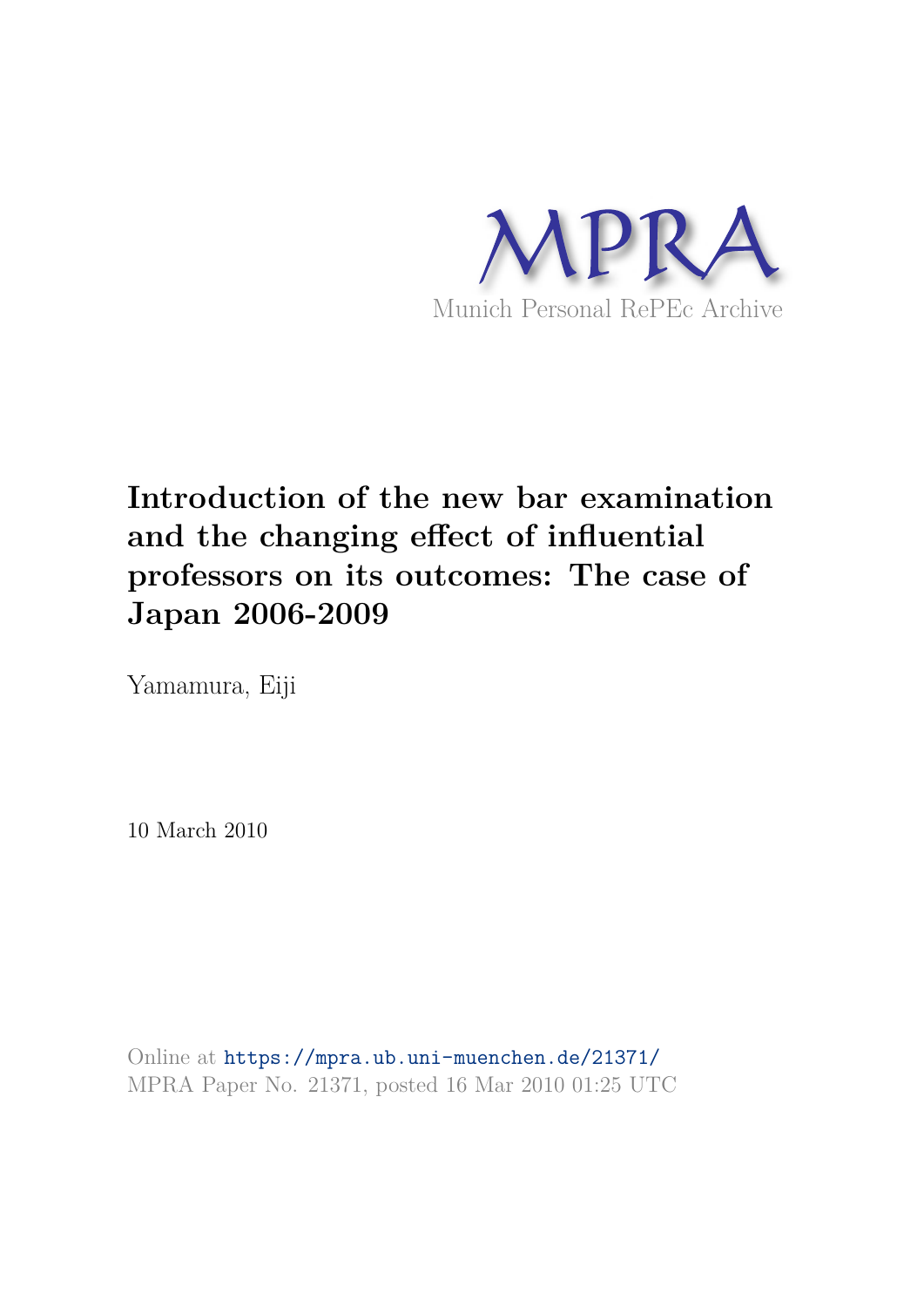Introduction of the new bar examination and the changing effect of influential professors on its outcomes: The case of Japan 2006-2009.

Eiji Yamamura

Seinan Gakuin University

Department of Economics, Seinan Gakuin University, 6-2-92 Sawara-ku, Nishijin,

Fukuoka 814-8511, Japan

-

<sup>\*</sup>  Corresponding author. Tel: +81 (0)92 823 4543 E-mail Address: cyl02111@nifty.com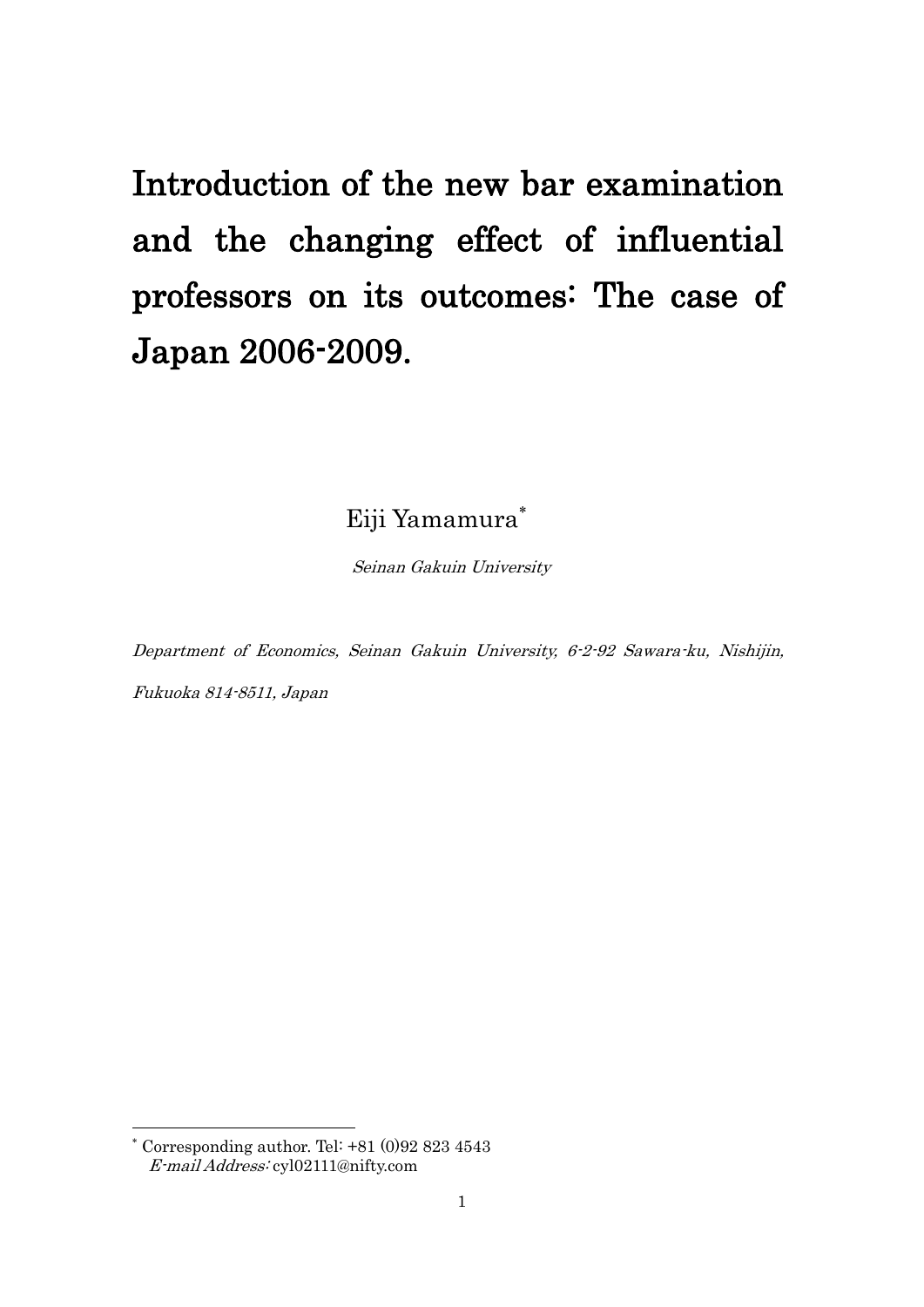#### Abstract

Japan"s new bar examination has been administered since 2006. This paper attempts to analyze how professors selected as members of the committee (The Justice Ministry's committee of the new national bar examination) influence the results of the examination. I use a panel data set to control for unobservable characteristics of universities when the numbers of successful candidate are examined. The major findings are: (1) From 2006 to 2007, number of professors on the committee affected the number of successful candidates. Furthermore, committee members specializing in compulsory common subjects had a significant effect but those specializing in a selective subject had no effect. (2) From 2008 to 2009, neither type of committee member influenced the number of successful candidates. The unexpected outcomes in 2006 and 2007 are considered to be the result of shortcomings in the new bar examination. This is in line with concept that high-powered incentive schemes are likely to induce behavior distortions (Jacob and Levitt, 2003). In 2008 and 2009, it is thought that social pressure against such unexpected behavior deterred such unfair behavior.

JEL classification: I28, K23, K40

Keywords: New bar examination, Behavior distortion, Fairness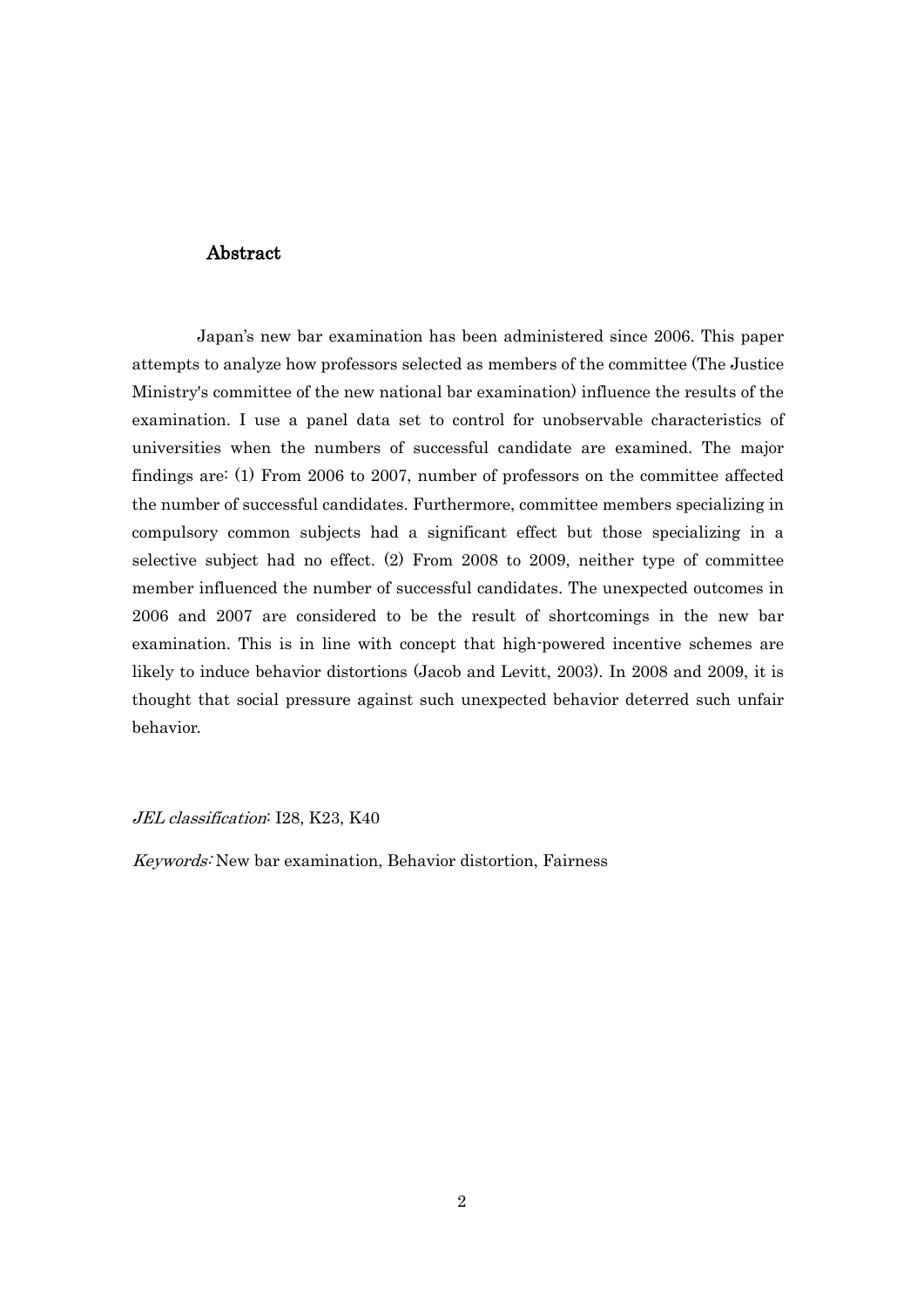#### 1. Introduction.

One response to Japan"s new bar examination, which was part of legal reforms planned to commence in 2006, was that new law schools began operation from April 2004. The reforms aimed to overcome Japan"s strict and rather extraordinarily competitive bar examination by transplanting aspects of the US law school model. This effective deregulation of the lawyer market was anticipated have benefits through an increased supply of lawyers (Kinoshita 2000, 2002), and to resolve problems arising from the former examination that required a particular set of skills and specific techniques (Ministry of Education, Culture, Sports, Science and Technology 2004). Consequently, 68 new law schools commenced operation in 2004 with another 6 opening in 2005. This dramatic increase in the number of new law schools actually resulted in the new bar examination becoming far more competitive than it was predicted to be; mainly because of the larger number of new entrants than expected. This competitive pressure seems to have induced the new law schools to focus on the skills and techniques emphasized in the old bar examination; whereas the intention of the reforms was for the new law schools to focus on legal qualification through a "process" of legal education, rather than focus at the "point" of the bar examination (Asahi Newspaper 2007d, Tamura 2007).

The Ministry of Justice appointed members of the Justice Ministry's committee of the new national bar examination (hereafter, JMCNE) that would be responsible for setting and grading the examination. Total number of JMCNE members was approximately  $120<sup>1</sup>$ . These members were selected from public prosecutors, attorneys, and university professors2, including those lecturing at the new law schools (Ministry of Justice 2005, 2006, 2007a, 2008). This meant that a professor at a new law school who was also a JMCNE member could legitimately obtain copies of the examination prior to the examination date. In 2007, under the considerable competitive pressures that the new law schools faced, a JMCNE member who was also a professor at Keio University Law School3, informed his students of the contents of

1

<sup>&</sup>lt;sup>1</sup> Only in 2006, this number was 82.

<sup>2</sup> Not only professors but also associate professors and lecturers are able to lecture in Japanese law schools. For the sake of simplicity, I call all such lecturers "professor" in this paper.

<sup>3</sup> Keio University is regarded as a prestigious university in Japan. In Japan, the term "law school" had never been used in its usual context before the introduction of the new bar examination. So, all universities, including Keio, are new law schools.

Nevertheless, many applicants who graduated from Keio University have passed the old bar exam. These students went to a preparatory school to learn the technique to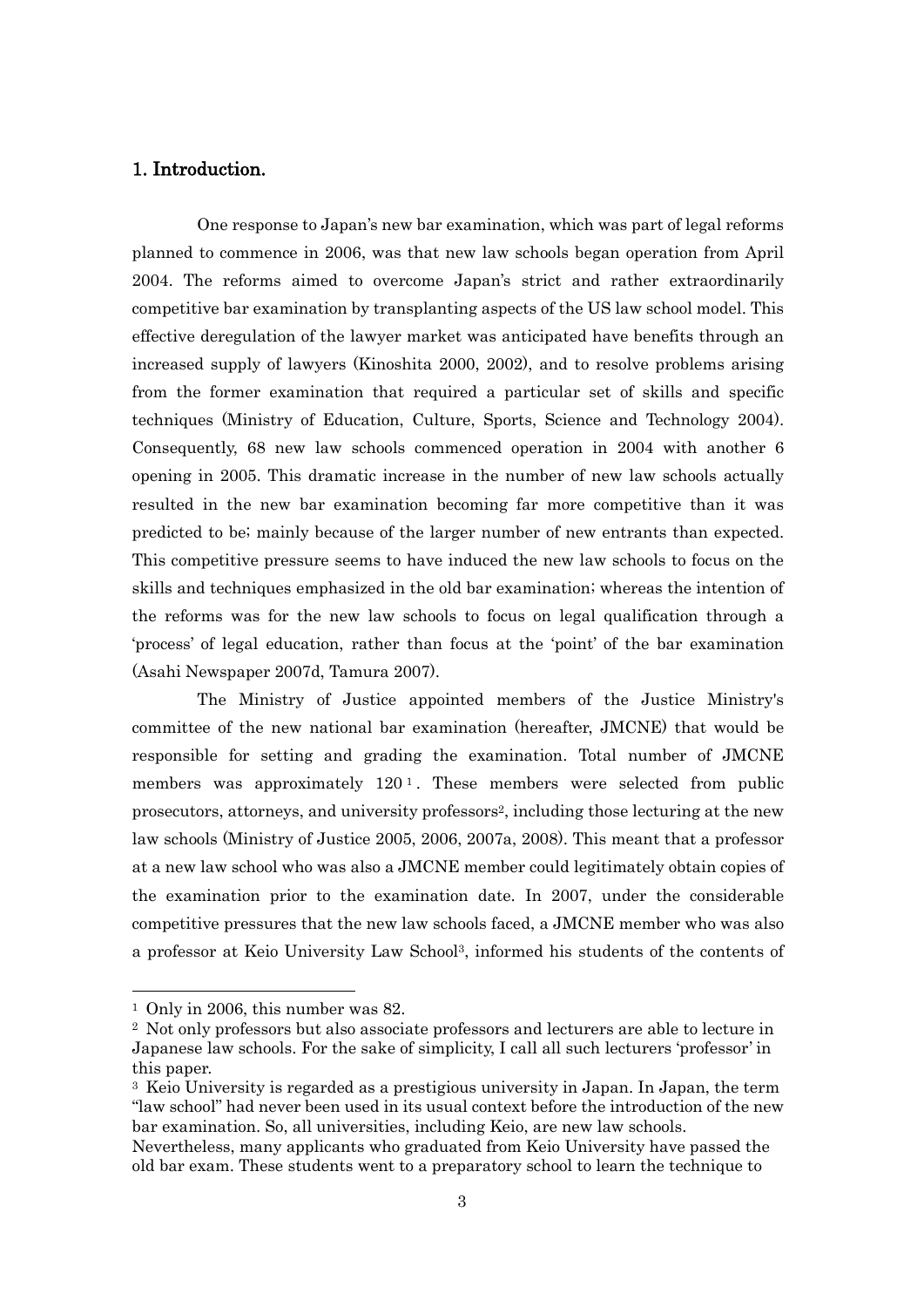the bar examination4. The scandal cast much doubt on the fairness of the newly introduced bar examination (Asahi Newspaper 2007b, Enomoto 2007)5. In response to critics appealing to public opinion, the Ministry of Justice announced a compliance rule for the new bar examination committee (Ministry of Justice 2007b)<sup>6</sup>.

The new bar examination was predicted to affect not only the market structure of the legal profession but also Japan"s legal education system (Lawley 2005). As well, the unfairness resulting from the dishonesty of a professor would have been the result of the way of that JMCNE members were selected and the rise of competitive pressure, both being caused by institutional shortcomings. Thus it is important to assess the effects of the policies regarding the institutional changes made to the bar examination and the start-up of many new law schools. Although a number of reports focused on legal education reform and Japan"s new law schools have been presented (e.g., Chan 2005, Foote 2005, Nishida 2005, Nottage 2005, Omura et al. 2005, Saegusa and Dierkes 2005, Steele 2005, Taylor 2005), there are few studies, that analyze the influence of the reforms from an economic view point7. Accordingly, this research uses the panel data of bar examinations covering the period 2006-2009 to find the determinants of the numbers of successful candidates from various law schools, and to ascertain the effects of the number of professors on the bar examination committee. I attempt to analyze the effects of criticism of undesired behavior and the announcement of compliance. To this end, I compare the estimation results between the 2006-2007and 2008-2009 periods.

1

pass the old bar exam.

<sup>4</sup> This professor was dismissed as a committee member and eventually resigned his position as a Keio professor (Nihon Keizai Newspaper 2007a). This is the first time that a member of the committee, for either the old or new bar, has been dismissed. <sup>5</sup> This situation appears consistent with evidence from the United States of high stakes testing provided by Jacob and Levitt (2003). That is, that unexpected distortions such as cheating are induced depending on how the incentive systems are schemed, which is theoretically explained by general incentive theories, particularly the notion of multi-tasking (Holmstrom and Milgrom 1991).

<sup>6</sup> Recently, besides the case of the new bar examination, a growing number of undesired distortions stemming from competitive pressure on schools and teachers have been detected in Japan. For instance, since 2004 the Adachi ward in Tokyo has held a localized achievement test and then announced the results of each school; this resulted in a schoolmaster who oversaw a system of cheating to gain a higher score for their school (Nihon Keizai Newspaper 2007b, 2007c). As well, an examination related to gaining a teacher"s license was leaked with the aim of improving the pass rate (Asahi Newspaper 2007 a, Ichikawa 2007). Many high schools skipped teaching compulsory subjects that were not directly related to the university entrance examination (Ariyoshi et al. 2007).

<sup>7</sup> Ramseyer and Rasmusen (2007) investigated whether Japanese courts experienced problems related to recruiting and resignations after the political turmoil in 1993.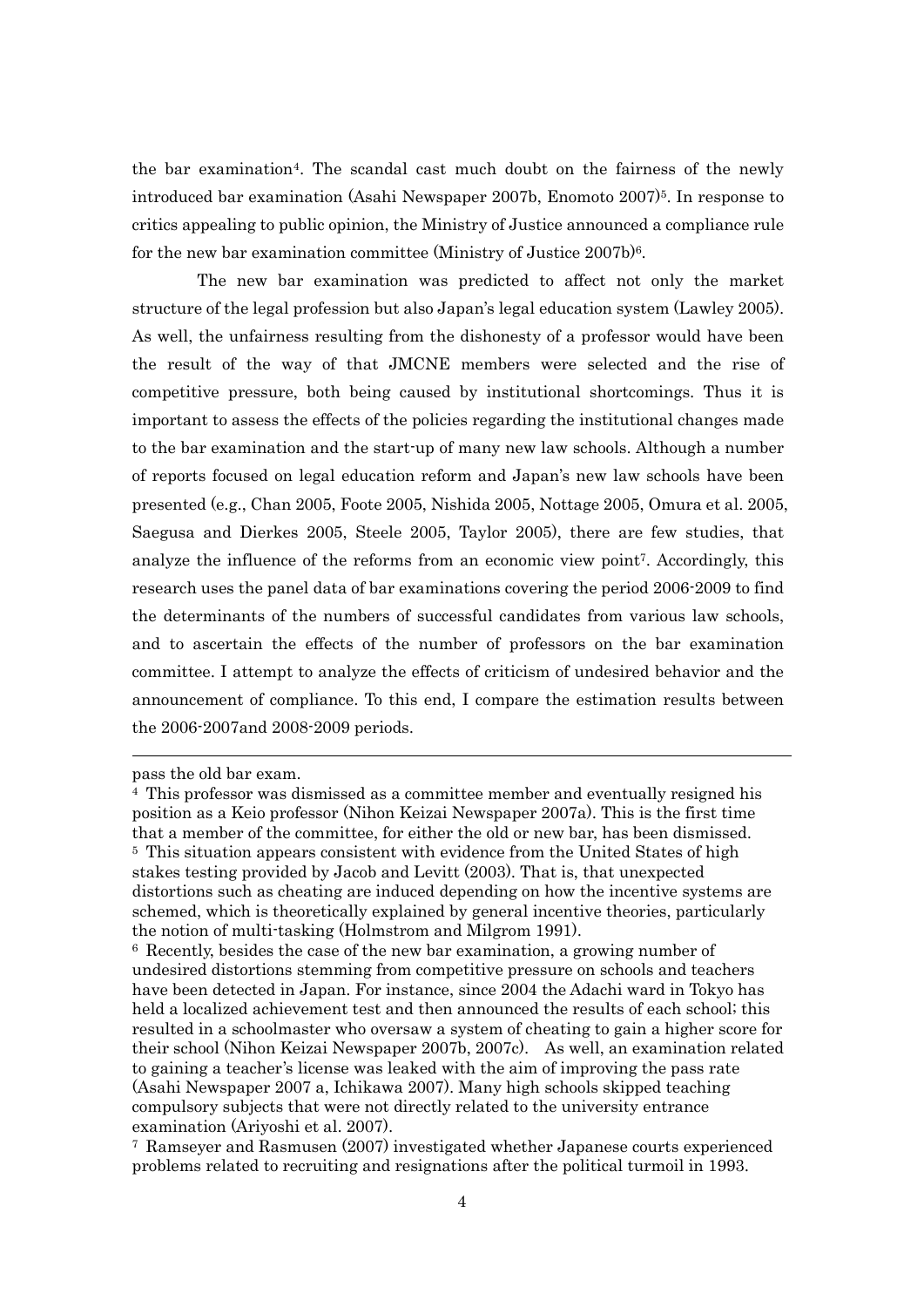The organization of this paper is as follows: Section II provides an overview of the bar examination reforms and gives a general background. Section III presents a simple econometric framework. The results of the estimations and discussion are provided in Section IV. The final section offers concluding observations and some policy implications.

#### 2. Overview of the bar examination reforms.

#### 2.1. Background of the new bar examination

 It is well known that the number of judicial professionals such as judges, public prosecutors and attorneys has been scarce in Japan compared with other developed countries, mainly due to the strict regulation of the market for lawyers<sup>8</sup>. Such regulation appears to have resulted in a great loss for the Japanese economy (Kinoshita 2000). The Justice System Reform Council (JSRC) was established by the government to study basic policies and programs with the aim of making the justice system more familiar and accessible to the general public<sup>9</sup>. In 2001, the Council issued an opinion paper calling for fundamental reforms; this represented a transition from "small-scale justice" to "large-scale justice" and sought to extend the rule of law to all of society. One specific issue of these judicial reforms was to realize a substantial augmentation of the number of people working in the legal profession. The policy would be relevant to the emergence of various new types of conflicts concerning commercial enterprises, medical treatment, construction work, and so on (Yamada 2002)10.

 Based on the 2001 opinion report, new law schools commenced operation from April 2004. In the old bar examination, candidates were usually law majors and had made plans to take the bar examination when they were undergraduates. However, in response to the latent demand for new legal services from many sectors of modern Japanese society, these new schools were designed to be open to graduates from any field, and welcomed those who were already working. This would enable individuals with backgrounds in business, government or other professions to develop more specialized legal careers based on their prior work experience. Most students took the

-

<sup>8</sup> In 2001, the number of judicial professionals was 21,000 in Japan, while there were 36,000 in France and Britain, whose populations are each about half that of Japan (The daily Yomiuri 2001).

<sup>9</sup> For more detail, see the web site of JFBA.

[http://www.nichibenren.or.jp/en/about/judicial\\_system.html](http://www.nichibenren.or.jp/en/about/judicial_system.html)

<sup>&</sup>lt;sup>10</sup> In recent years, there has been a rapid expansion of foreign law firm operations in Japan, which has also increased the demand for new types of lawyers (Chan 2005).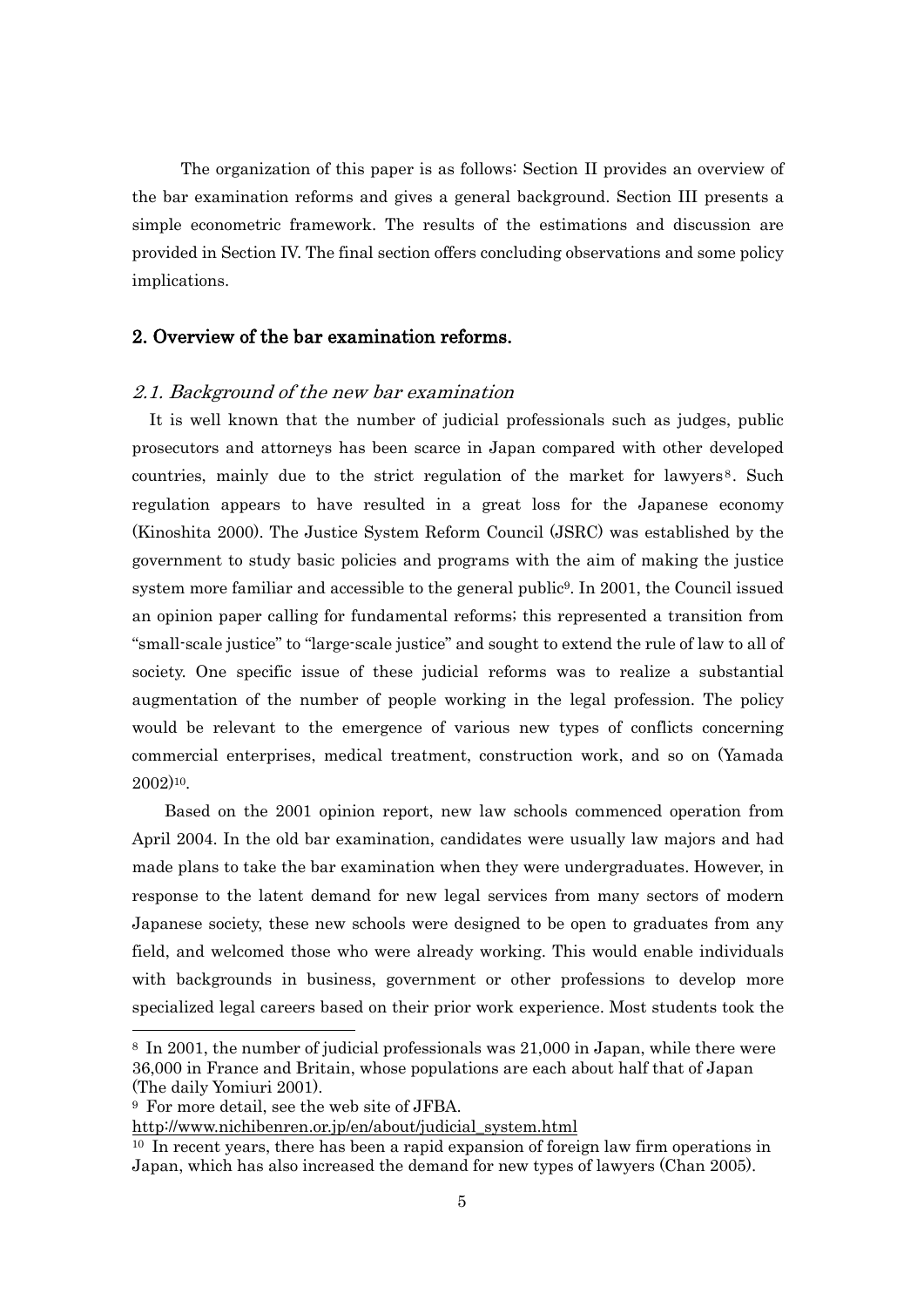three year standard course (Mishu Course). Students who possessed sufficient knowledge of the law were permitted to enter a special course (*Kishu course*) where the program could be completed in two years. Accordingly, applicants for the new law examination in 2006, the first to be held would be those who had completed the special course, meaning that the number of applicants for the 2006 examination was predicted to be small. That is to say, a full-scale new examination, which would include students from both the special and standard courses, would be held in 2007. The total numbers of successful applicants were 2087 and 1009, 1851, 2065, and 2043 in 2006, 2007, 2008 and 2009, respectively.

 The JSRC originally called on law school administrators to provide a legal education that would be comprehensive enough for about "70 to 80 %" of candidate students to pass the new bar examination (JSRC 2001). This anticipated pass rate was far higher than that of the previous law examination, approximately 2-3%, and therefore was expect to encourage university students to invest more effort to become judicial professionals. The JSRC set the objective of raising the number of applicants allowed to pass the new bar examination to 1,500 in 2004 and 3,000 by 2010, with the aim of achieving a total of approximately 50,000 judicial professionals by 2018 (JSRC 2001). This implied that the total number of judicial professionals in 2018 would be more than twice that of 2001, which would result in a substantial increase in the net benefit to Japan<sup>11</sup>. In fact, once the new law school system was formally launched, most of Japan"s major universities rushed to establish a law school, presumably because they felt that they could not maintain their previous status and might lose their prestigious social evaluation if they did not have a law school within the University (Yamada 2002, p.49). Consequently, more schools were established than had originally been expected. Prior to the 2006 examination, the JSRC announced that the anticipated pass rate in 2005 would be approximately 50 %, which was far smaller than that initially planned (Kakumu 2005). As anticipated, the pass rate in 2006 was 48 % in 2006. However, the actual pass rates declined constantly; 40% (2007), 33% (2008) and 27% (2009). Contrary to anticipation, the situation has gradually been exacerbated12.

 Prior to the establishment of the new law schools, applicants tended to rely greatly on a preparatory school system that specialized in "teaching to the test", not on a university curriculum that would not be relevant to the "old" bar examination

-

<sup>11</sup> Kinoshita (2002) indicated that net increase of the total benefit per year is about

<sup>0.12-0.6 %</sup> of GDP if the civil service of the Japanese district courts were doubled.

<sup>12</sup> Kinoshita (2009) asserted that successful candidates should be increased under the previous bar examination system.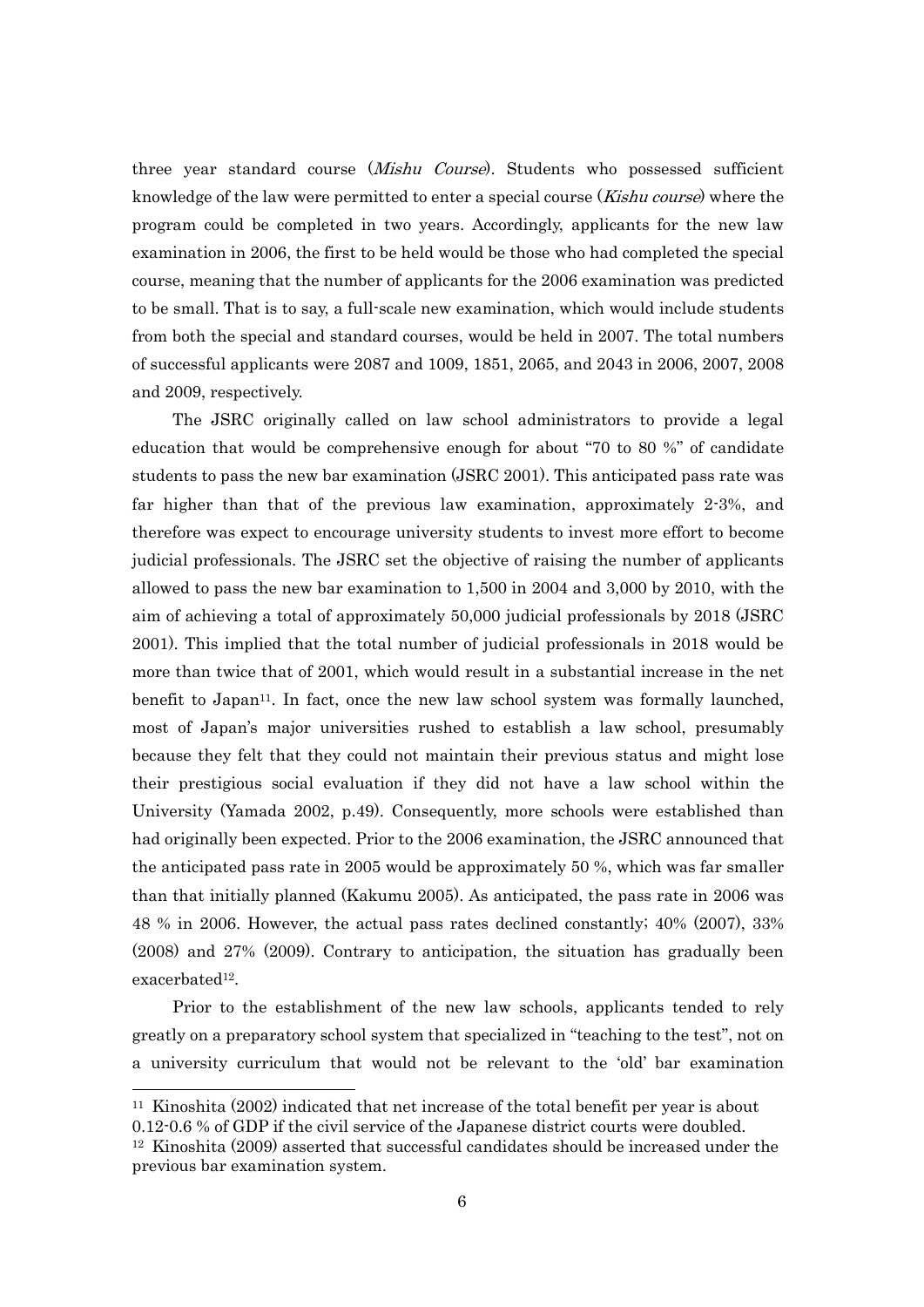(Yamada 2002). The original plan for the new system aimed to decrease the influence of preparatory schools (Kakumu 2005). Whether applicants passed or failed the new bar examination would depend on the method of education and the guidance from lecturers at the law schools, in combination with the students" own efforts and ability, especially when the pass rate declined. The most important thing was for the schools to offer a quality education that would enable students to pass the examination. Hence, contrary to the original plan, professors would be more likely to shift away from non-tested areas or increased placement in special education, and end up, as before, merely "teaching to the test" (Jacob 2002). Inevitably, law schools turned out to be quasi-preparatory schools (Ishiwatari 2006).

#### 2.2. Results and committee of new bar examination

 JMCNE Members responsible for setting and marking examinations are appointed by the Ministry of Justice. JMCNE members are to be selected from jurists such as public prosecutors, attorneys, and university professors, including those from the new law schools (Ministry of Justice 2005, 2006, 2007a, 2008). Professors usually specialize in a specific area within their major subject. They also appear to favor this field when they teach students at law schools and when they set questions for the new bar examination. Such conditions ensure that questions tend to be closely related to the contents of these professor"s lectures, even if they do not intend to "teach to the test". As a consequence, students who are able to take lectures from JMCNE members have a great advantage when they come to take the examination. Furthermore, the system for selecting JMCNE members could be one reason that the new law school professors who were also JMCNE members were able to acquire accurate information about the examination prior to it being held. The unexpected competitive environment, as previously mentioned, seems to have increased the incentive for professors on the committee to put some emphasis in their lectures on particular areas scheduled to be in the examination. In fact, in addition to the Keio University Law School member of the committee who informed his students about the content of the new bar examination in 2007, some similar cases of JMCNE members unfairly giving special lectures at law schools have been reported (Asahi Newspaper 2007 e). Table 1 shows that 20-45% of JMCNE members are professors, indicating that the effects of JMCNE members on the results of the examination cannot be ignored.

In more detail, the subjects of the new bar examination can be divided into compulsory common subjects and selective ones. All students must take the seven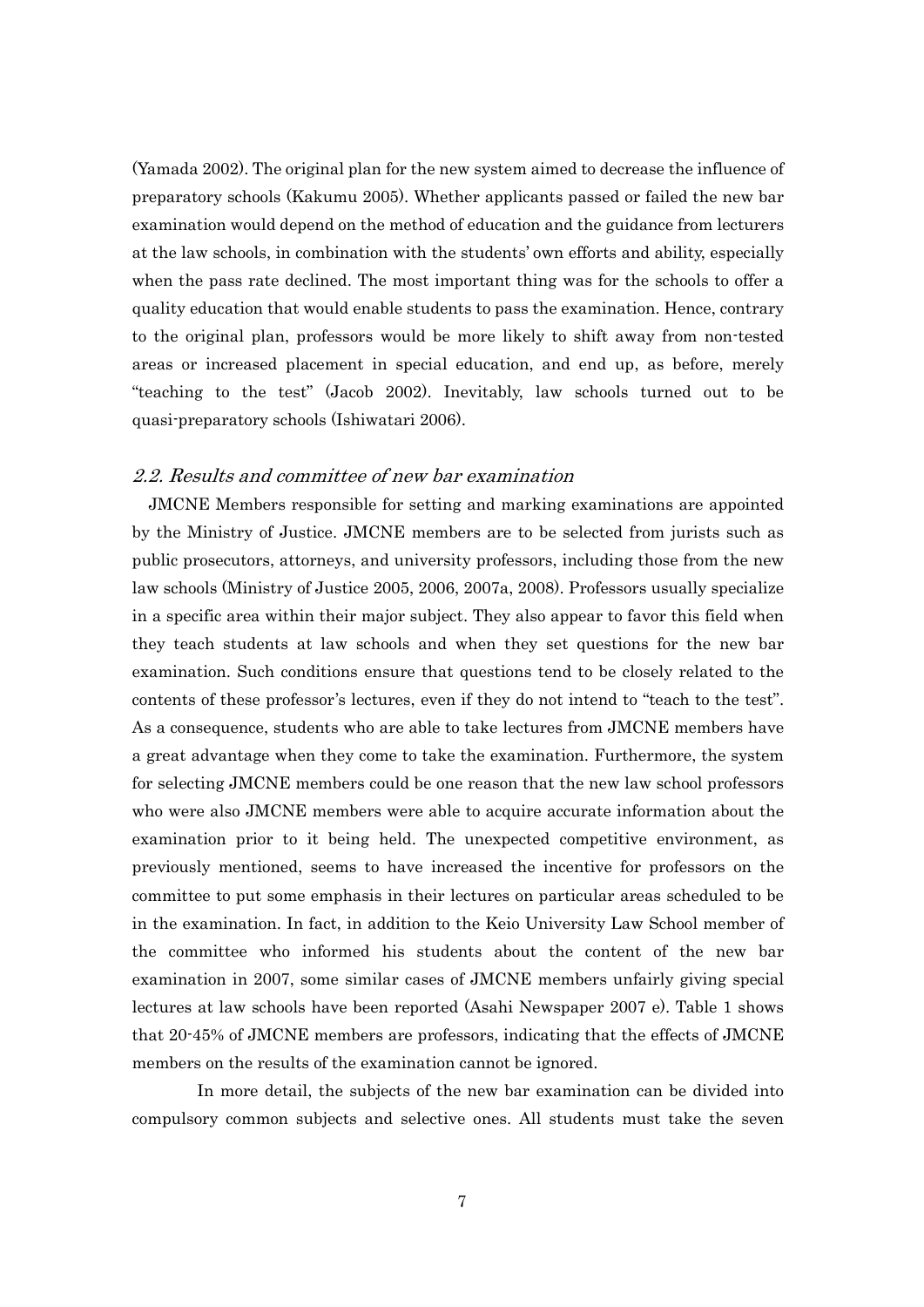compulsory common subjects and select one subject from among 8 electives13. Even in a law school employing a JMCNE member as a professor, some students study the elective subject that the JMCNE member professor taught, but other students study other elective subject. Hence, the advantage of employing JMCNE member professors of the elective subjects might be limited to the students who take the subject that the JMCNE member taught. On the other hand, all students can enjoy the benefits from studying common subjects if the JMCNE member is employed in the law school. Therefore, the JMCNE member specializing in compulsory common subjects is expected to have a greater effect on examination pass rates than a professor specializing in a selective subject.

 Looking at Figure 1 reveals that the number of successful candidates is significantly larger in law schools that have a JMCNE member on their staff than those schools without such staff members. Table 2 shows that approximately 20 law schools had a JMCNE member on their staff, 50 did not. If students of law schools with a JMCNE member can obtain information concerning the contents of the bar examination, the new bar examination would naturally become unfair for students at law schools without JMCNE members.

After the new bar examination held in May 2007, the Keio University Professor's leaking of the contents of the bar examination drew severe criticism. To subdue this criticism, the Ministry of Justice announced compliance rules for the new bar examination committee in September 2007. Under these rules; (1) JMCNE members should not give guidance to candidates for the new bar examination, and (2) JMCNE members should not refer to the contents of the new bar examination in the presence of others. In the next section, I examine whether the response of Ministry of Justice to the scandal and the resulting social pressure was an effective deterrent.

#### 3. Estimated model and interpretation of results.

3.1. Data

1

 The data set used in this study is from law school level panel data from 2006 to 2009. Table 3 includes variable definitions, means and standard deviations. The dependent variable is the number of successful candidates <sup>14</sup> . The set of

<sup>14</sup> The data of 2006 is available at

<sup>13</sup> 7 compulsory common subjects comprise constitutional, administrative, commercial, civil, civil procedure, criminal and criminal procedure laws. The 8 elective subjects are taxation, labor, international, international private, economic, bankruptcy, environment and intellectual property laws.

[http://www.moj.go.jp/SHIKEN/SHINSHIHOU/h18-04kekka.pdf.](http://www.moj.go.jp/SHIKEN/SHINSHIHOU/h18-04kekka.pdf) 2007 at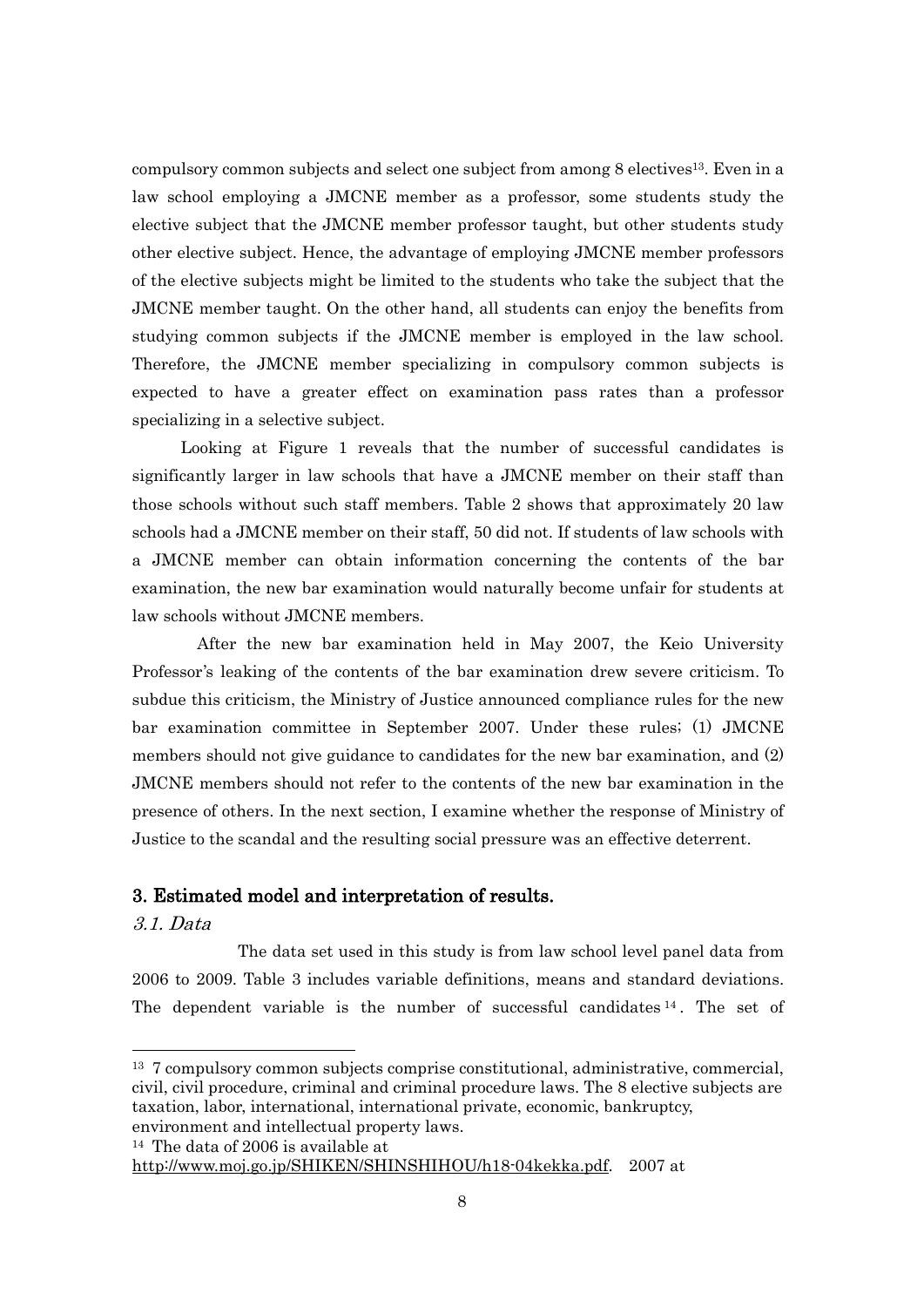independent variables is: Tuition fees collated from the Nikkei Career Magazine (various years); The number of professors on the JMCNE, divided into those specializing in compulsory common subjects and those in elective ones. Professors who are not JMCNE members. These data were obtained from the Ministry of Justice (2005, 2006a, 2007, 2008) and the Nikkei Career Magazine (various years).

#### 3.2. Function form

1

 Following from the discussion above, the estimated function of the number of successful candidates takes the following form:

 $NSUCC_{it} = \alpha_0 + \alpha_1COM_{it} + \alpha_2 NOCOM_{it} + \alpha_3 TUT_{it} + \alpha_4 SCAL_{it} + \varepsilon_{it}$  (1), where NSUCC represents the number of successful candidates of a law school  $i$  in year t, and  $\alpha$ 's represents the regression parameters.  $\varepsilon_{it}$  represents the error term. Estimates based on the OLS model of Eq. (1), however, may be biased if unobserved individual-level specific effects exist. For instance, the reputation and brand-name of a university seem to help attract good students, resulting in a large number of successful candidates. Furthermore, JMCNE members are thought to be selected from prestigious universities and hence the university"s prestigious position appears to be positively correlated with the number of JMCNE members. For instance, The University of Tokyo is regarded as the most prestigious university in Japan (Nakazato et al., 2007). During 2006-2009, the total number of JMCNE members selected from The University of Tokyo was 41, meaning 16% of the total number of JMCNE members selected from universities (Ministry of Justice, 2005, 2006, 2007a, 2008). It is thus necessary to control for such endogenous bias.  $\varepsilon_{it}$  can be rewritten as  $v_i + \omega_{it}$ , and Eq. (1 )then rewritten into:

$$
NSUCC_{ii} = \beta \sigma + \beta \, \iota COM_{it} + \beta \, \iota NOCOM_{it} + \alpha \, \iota TUIT_{it} + \alpha \, \iota SCAL_{it} + \nu_i + \omega_{it}
$$
\n(2),

where  $v_i$  represents the constant individual-level specific effects and  $\omega_{it}$  is the standard error. To account for unobserved individual-level specific effects, the Fixed Effects model is employed. This model allows  $v_i$  to be correlated with the independent variables, and the constant individual-specific effects  $v_i$  are differenced out (Woodridge, 2002). That is, characteristics of a university such as the average level of its students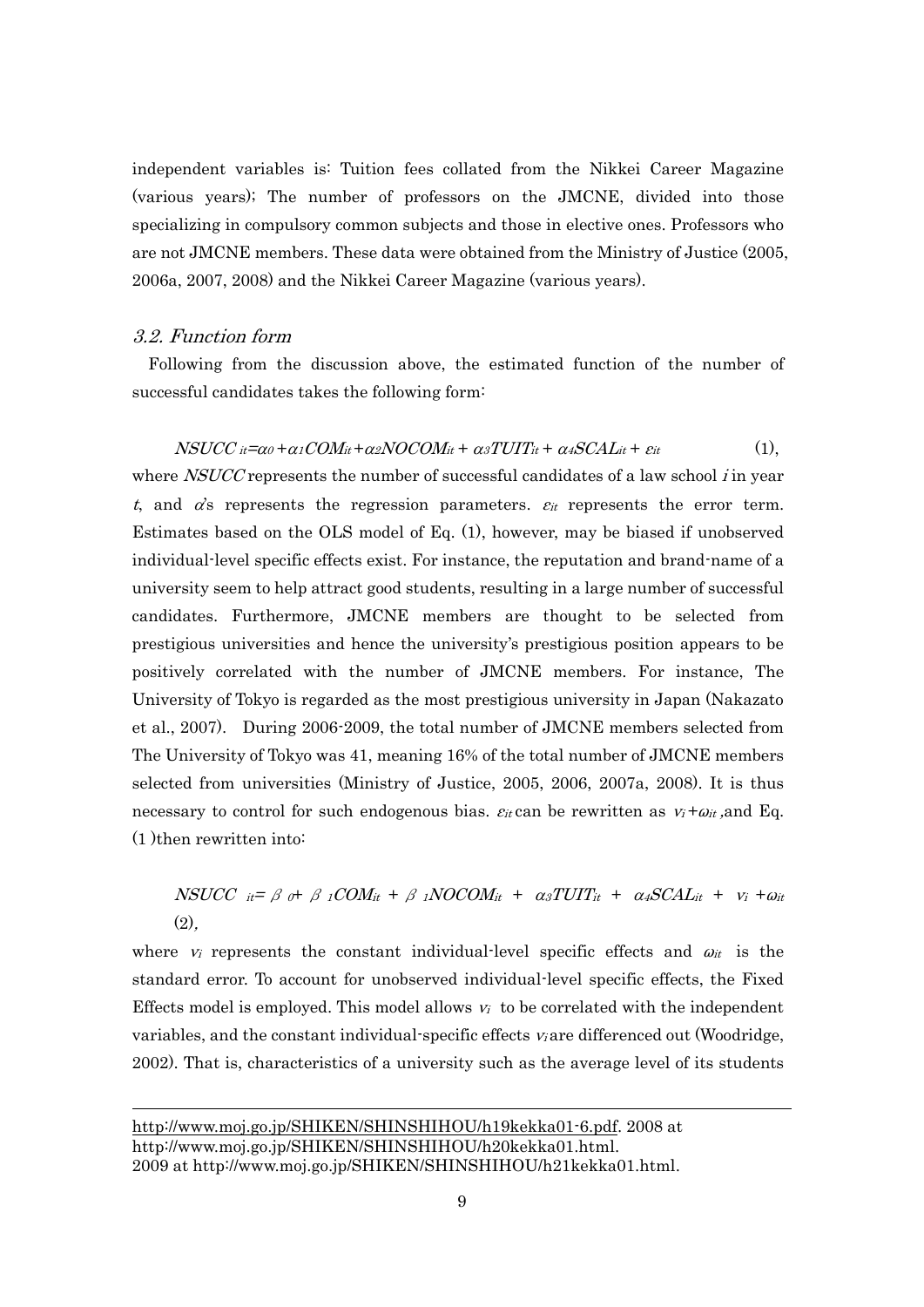and its prestige status can be controlled for. Furthermore, even if  $v_i$ , which captures these characteristics, is correlated with *COM*, the estimates of the Fixed Effects model will not be biased. As for *COM* (or *CCOM* and *SCOM*) and *NOCOM*, dependent and independent variables are evaluated at the sample means and therefore the coefficient values reported can be interpreted as elasticity15.

COM represents the number of JMCNE members and is incorporated to capture the effect of JMCNE members on the numbers of successful candidates. COM is expected to take a positive sign if a JMCNE member makes a contribution to increase the number of successful candidates. For a closer examination, I divide  $COM$ into CCOM (JMCNE members teaching compulsory common subjects) and SCOM (JMCNE members teaching selective subjects). The anticipated signs of CCOM and SCOM are positive. Furthermore, as noted before, all candidates are obliged to take the compulsory common subjects, while they select just one subject from among 8 selective ones. Inevitably, *CCOM* is expected to have a greater effect on the number of successful candidates than does *SCOM*.

As control variables, I include TUIT and SCAL, standing for tuition and the number of students, respectively. Scarcity of information concerning education quality leads to an increase in demand for law schools with low tuition, which seems to affect the quality of students. To measure the scale of a law school, the number of students who entered the law school is considered better than the number of candidates who took the bar examination. This is because the number of candidates for the bar examination is restricted by the law school and so a selection bias occurs. There are students who cannot graduate from school after three years have passed since they entered the law school. Applicants who are not expected to pass the exam are instructed not to take the examination by professors, even if they have applied for the examination16.

<sup>15</sup> See more details for Greene (Greene1997, p.280).

-

In the linear model, 
$$
y = x' \beta + e
$$
 the elasticity of y with respect to changes in x is

$$
\gamma_k = \frac{\partial \ln y}{\partial \ln x_k} = \beta_k \left( \frac{x_k}{y} \right).
$$

This values can be estimated by computing it at the sample means as

$$
\lambda_k = \beta_k \left( \frac{\overline{x_k}}{\overline{y}} \right)
$$

<sup>16</sup> Number of applicants was 2125, 5401, 7842, and 9734, in 2006, 2007, 2008, 2009, respectively. Actually, however, correspondent number of candidates was 2087, 4607, 6261, and 7392 (Ministry of Justice, 2006, 2007a, 2008, 2009).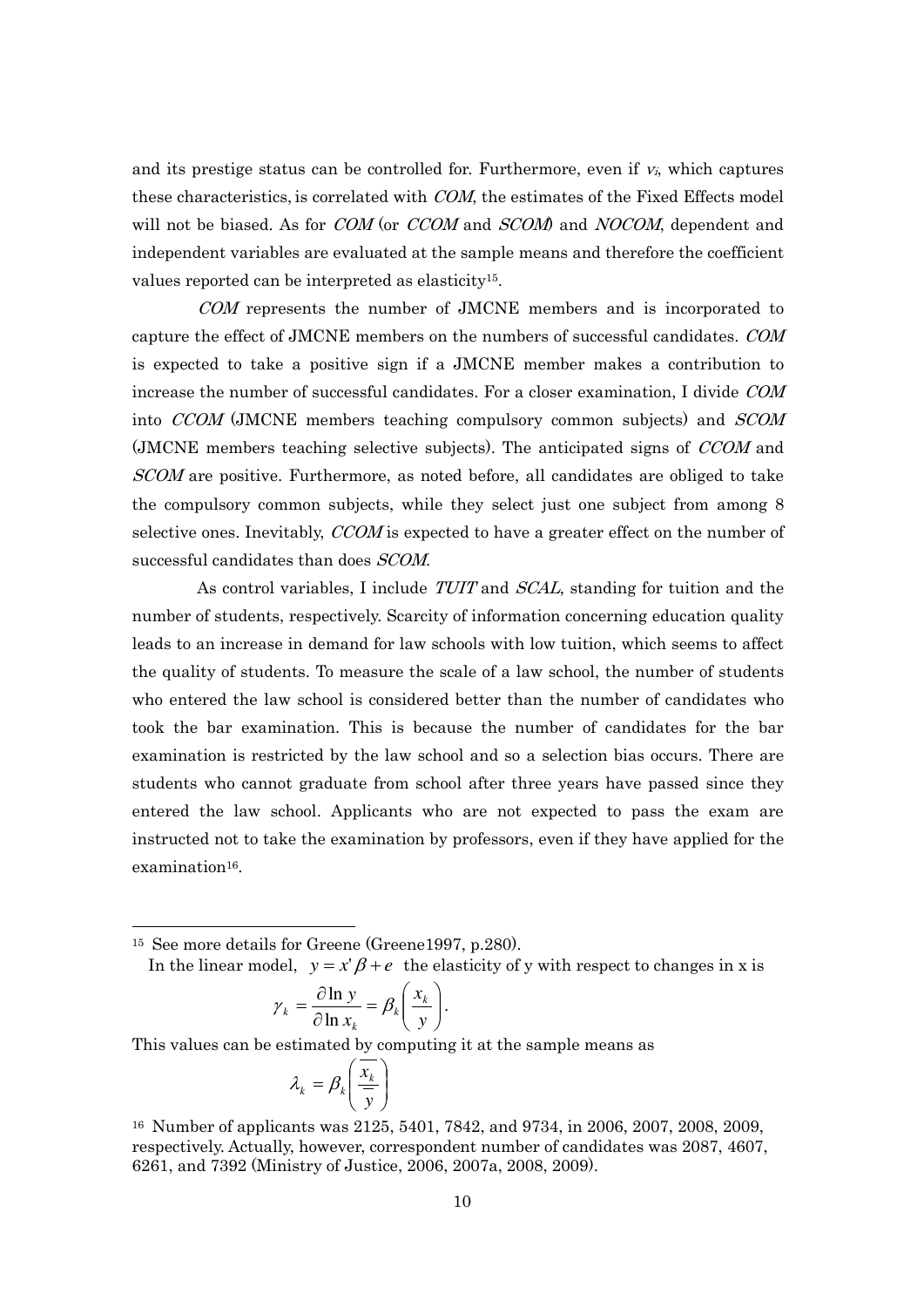#### 4. Results.

### 4.1. Interpretation of results

Table 4 sets out the estimation results using data aggregated from 2006 to 2009. For a closer examination, the estimation results of the periods 2006-2007 and 2008-2009 are presented in Tables 5 and 6, respectively. In each Table, columns (1) and (2) present the results of OLS estimations and (3) and (4) provide the Fixed Effects estimations, respectively.

Looking at Table 4 reveals that COM yields a significant positive sign in column (1), while it shows a positive sign it is not statistically significant in column (3). What is more, in column  $(2)$ , the sign of *CCOM* is positive and statistically significant at the 1 % level, whereas that of SCOM is negative. As shown in column (3), on the other hand, CCOM shows a positive sign but is not statistically significant, while that of *SCOM* continues to be negative. These results indicate that the effects of professors who are JMCNE members on the number of successful candidates disappeared when the Fixed Effects (unobservable features of a law school) are controlled for.

 I now proceed to look at the results when the sample is divided into a 2006-2007 sample and a 2008-2009 one. For the period 2006-2007, I see from Table 5 that COM shows positive signs and is statistically significant at the 1 % level, not only in column (1) but also in column(3). The value of the *COM* coefficient shown in column (1) is 2.84, smaller than the 4.86 in column (3). Hence, the effects of the number of professors who are JMCNE members on the numbers of successful candidates are thought to increase when Fixed Effects are controlled for. CCOM shows positive signs and is statistically significant at the 1 % level, not only in column (2) but also in column (4). The value of the CCOM coefficient shown in column  $(2)$  is 4.09, smaller than the 4.40 in column  $(4)$ . On the other hand, the signs of  $SCOM$  are negative and positive, in columns (2) and (4), respectively. Furthermore, those of *SCOM* are not statistically significant. Considering the results in Table 5 reveals that the positive effects of professors who are JMCNE members come from the JMCNE members who teach compulsory common subjects, not from those who teach selective subjects. These results are in line with the prediction.

With respect to Table 6, I observe that  $COM$  takes a significant positive sign in column (1) and that  $CCOM$  also takes a significant positive sign in column (2). However, the sign of COM becomes negative in column (3). The sign of CCOM continues to be positive but not statistically significant in column  $(4)$ . SCOM produces a negative sign in columns (2) and (4), indicating that JMCNE members who teaches selective subjects do not have a role in increasing the numbers of successful candidates. It follows from what is observed in Table 6 that the positive effects of professors who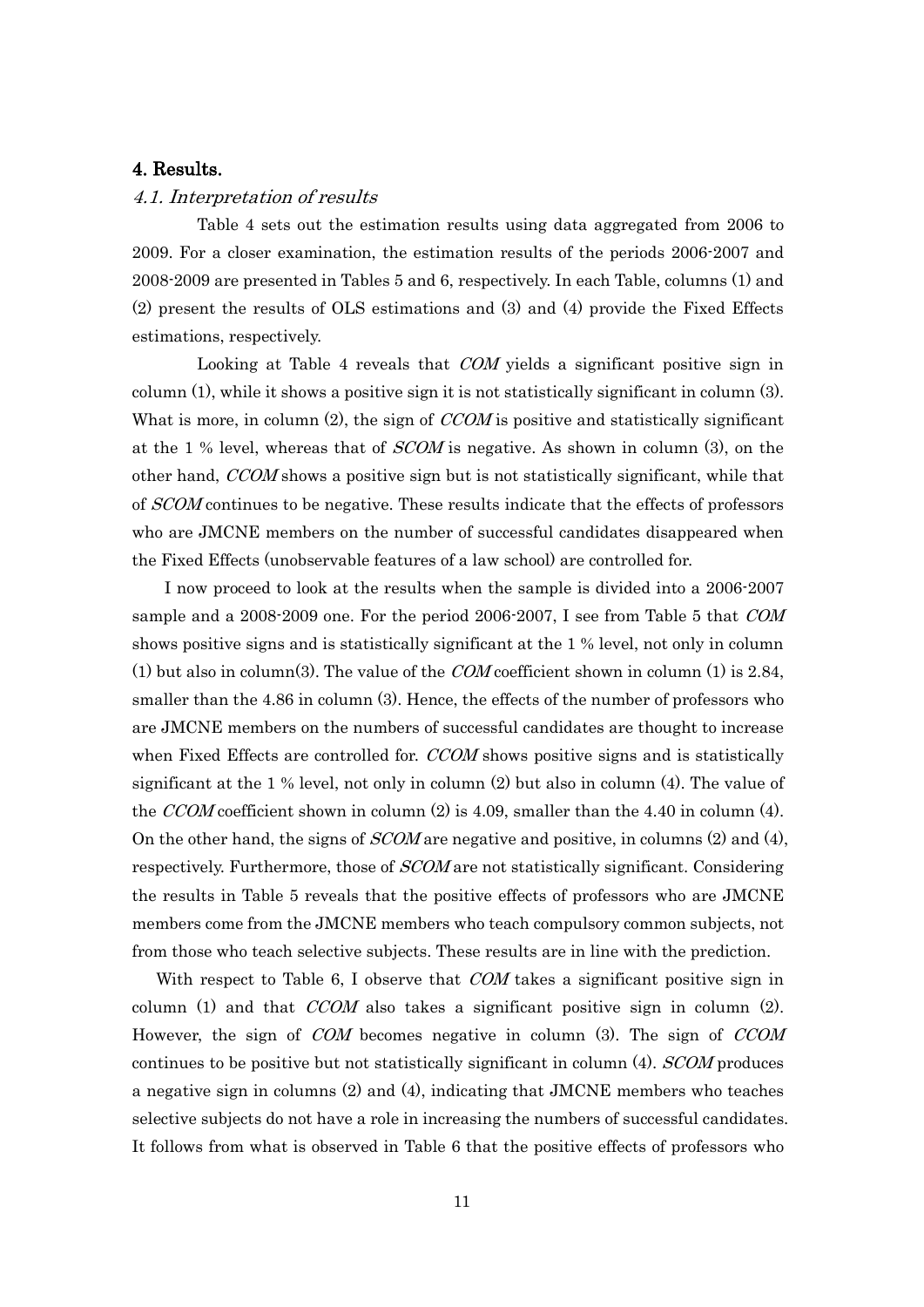are JMCNE members disappear when Fixed Effects are controlled for.

Combining the results of Tables 4, 5, and 6, it can be implied that the number of professors who are JMCNE members was considered to increase the number of successful candidates prior to the scandal about the Keio University professor in 2007. In this period, it is evident that the inclusion of JMCNE members teaching common subjects had a far larger effect than the inclusion of JMCNE members specializing in a selective subject. After the upsurge of public criticism and the announcement of the compliance rules, JMCNE members came to have no effect on the number of successful candidates.

#### 4.2. Discussion

1

According to Dr Nishida, a professor at Okayama University Law School, which is part of a non-urban national university, the high numbers of law schools and students might result in graduates who cannot become legal professionals; thus he expects that at least one-third of the current law schools will close within the next ten years (Nishida 2005). As a matter of necessity, national law schools will be encouraged to improve their educational quality and systems to increase the number of their successful candidates since a law school"s survival might depend upon their new bar examination pass rate. Eventually, not only private but also national law school professors will come to share similar opinions about improvements to the education system. The market for law school education will become competitive, resulting in an efficient outcome, even if this is contrary to the principle of law schools in which competitiveness of the previous bar examination should be mitigated and so the influence of preparatory schools should be reduced (Ministry of Education, Culture, Sports, Science and Technology, 2004)17. Furthermore, this outcome is not considered to be undesirable from an economics point of view, and is a betrayal of trust in the fairness of the examination system.

The true nature of the problem is that the method of selecting JMCNE members hinders law schools from competing fairly. It is appropriate to call on the Ministry of Justice to not appoint JMCNE members from the ranks of professors and to prohibit JMCNE members from lecturing in law schools. In accordance with this, a plan to reduce the number of professors appointed as JMCNE members was

<sup>17</sup> On March 26, 2008, the Japan Law Foundation, one of the organs certifying and evaluating law schools, did not confirm Aichi University Law School as meeting its requirements; this was the first time for such a decision. This was mainly because this law school offered lectures that strongly focused on just the examination (http://www.jlf.or.jp/work/dai3sha/aichi\_report2007.pdf).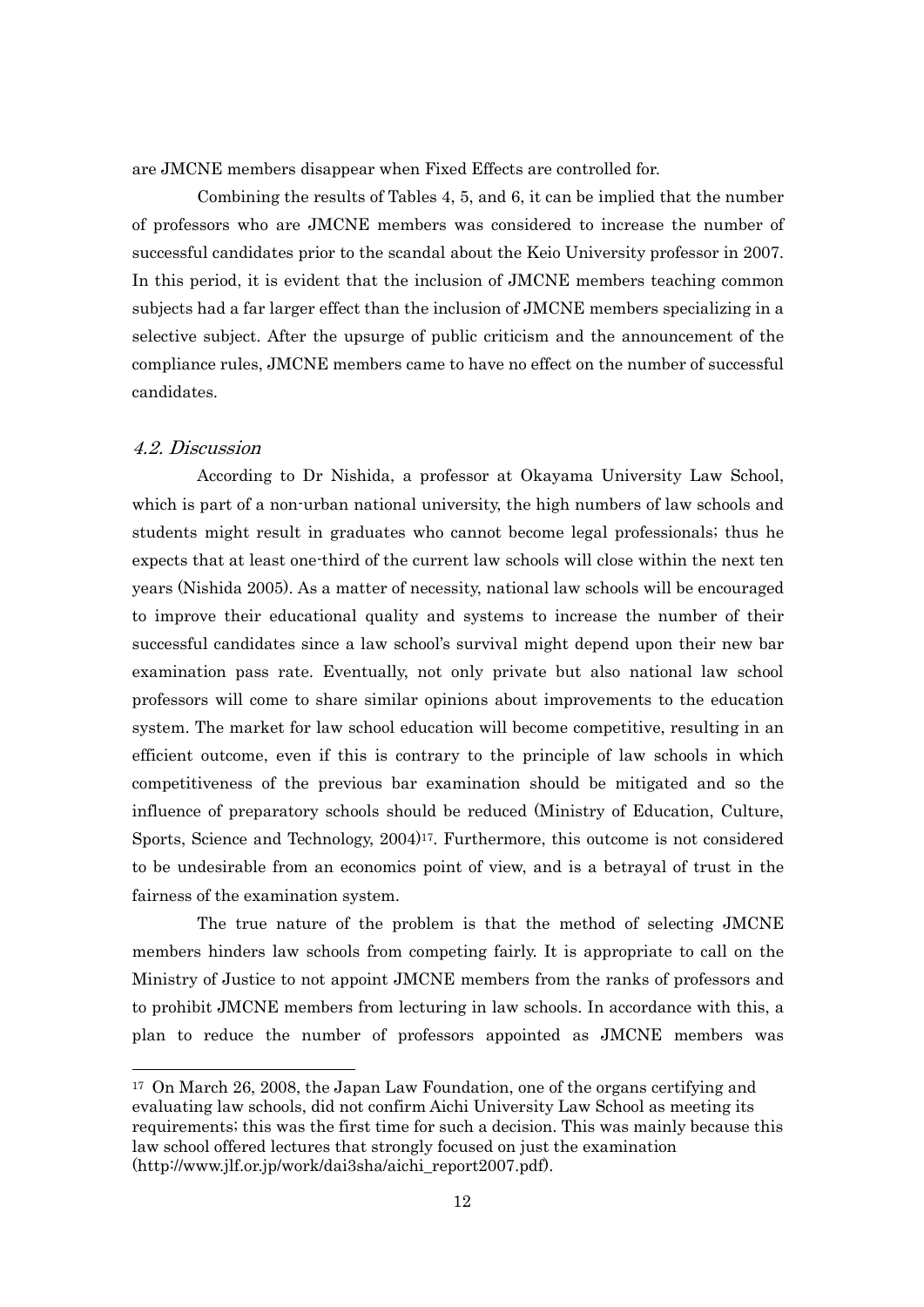announced (Asahi Newspaper 2007c). This scheme, however, has failed to be reflected in reality. As shown in Table 1, the ratio of professors to the total JMCNE members actually increased from 2007 to 2009 by approximately 20 %.

Despite of increase in the rates of JMCNE members who are professors, the upsurge of criticism triggered by the scandal surrounding the Keio University professor in 2007 played an important role in preventing professors behaving undesirably, and thus made the examination competition more fair. Leakage of the contents of the bar examination might result in benefits if the leak made a contribution to increasing the number of successful candidates. On the other hand, a university's reputation might be harmed if the leak became known to the public, which can be considered a cost. The cost of a leak outweighs its benefit, thus discouraging a university from adopting such an unfair measure. This holds true especially when the likelihood that such actions would be revealed publicly is high.

The system of including law school professors as JMCNE members has not been changed thus far. Hence, the essential problem regretfully continues to exist. According to Duggan and Levitt (2002), unfair behavior such as match rigging in "Sumo wrestling (a traditional fighting sport in Japan)" temporarily disappears in times of increased media scrutiny and criticism. Nevertheless, as time passes, match rigging reemerges. The increase in competition among law schools is thought to raise the incentive for professors to undertake patterns of unfair behavior. That is, not only the benefits stemming from a competitive mechanism but also the fairness of the examination itself will be sacrificed unless citizens and the mass media keep an eye open for undesirable behavior by law school professors. Thus, it is necessary for citizens and the media to pay attention not only to the number of successful candidates but also to the fairness of the examination competition to maintain the element of fairness in the bar examination.

# 5. Concluding remarks.

 The inauguration of a new bar examination was designed to bring about benefits to modern Japanese society by providing for greater numbers of lawyers with their specialized legal careers based on a wider range of backgrounds than before its introduction. This was in response to the highly specialized and complicated circumstances that then existed in Japan, and to the effects of moves towards globalization. New law schools were anticipated to focus on legal qualification through a "process" of legal education; therefore, differing from the previous system, which in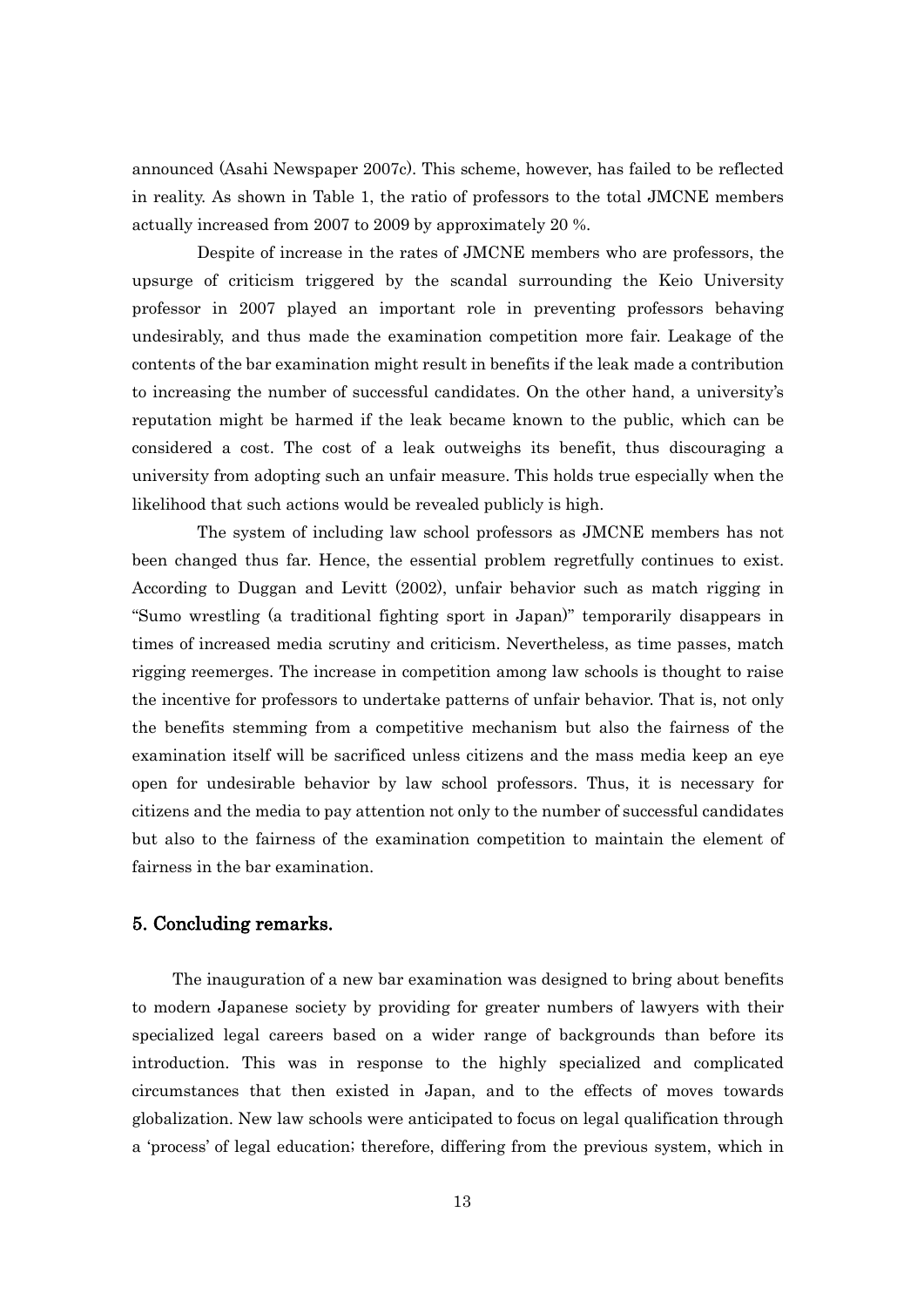effect only evaluated applicants" skill at passing the examination. Nevertheless, a situation contrary to the original purpose of the new system came about soon after its introduction. A proliferation of new law schools increased the competitive pressure on professors to raise their law school"s pass rate to enable the law school to survive, resulting in professors having an incentive to cheat. Consequently, a scandal occurred in 2007 in which a professor gave his students prepared answers and explained points similar to those he knew would appear in the examination. I considered that such a scandal was caused by the shortcomings of the new system; therefore, I attempted to investigate how and to what extent the new system hampered the establishment of marketplace desired for the new law schools.

After controlling for unobservable universities' specific effects using a Fixed Effects model, this paper concluded as follows:

(1) From 2006 to 2007, the number of professors serving as JMCNE members affected the number of successful candidates. Furthermore, JMCNE members specializing in teaching the compulsory common subjects had a significant effect, but those teaching elective subjects had no effect.

(2) From 2008 to 2009, no type of JMCNE member influenced the number of successful candidates.

Considering the estimation results together, I feel it appropriate to remark that universities with a JMCNE member enjoyed the benefits since that professor could take advantage of their information about the examination when from 2006 to 2007 there was an incentive to 'teach to the test'. The reason such an undesirable outcome could occur is that professors who were JMCNE members were encouraged to cheat by the strong competitive pressure compared with the system governing the previous bar examination. This mechanism is tied to the claim that high-powered incentive schemes are likely to induce behavior distortions (Jacob and Levitt, 2003). The fact that a professor who was a JMCNE member informed his students of the contents of the new bar examination in 2007 caused a scandal that triggered harsh criticism about the fairness of the newly introduced examination. The situation since that event has changed drastically. The existence of professors who are JMCNE members does not now influence the results of the examination.

The compliance rules promulgated by the Ministry of Justice regarding the new bar examination have little legal force and little sanction power; thus they have only a minor role in deterring professors who are JMCNE members from engaging in prohibited behavior. To make the market function well, and to prevent professors from cheating, as well as to bring back fairness to the new bar examination, the Ministry of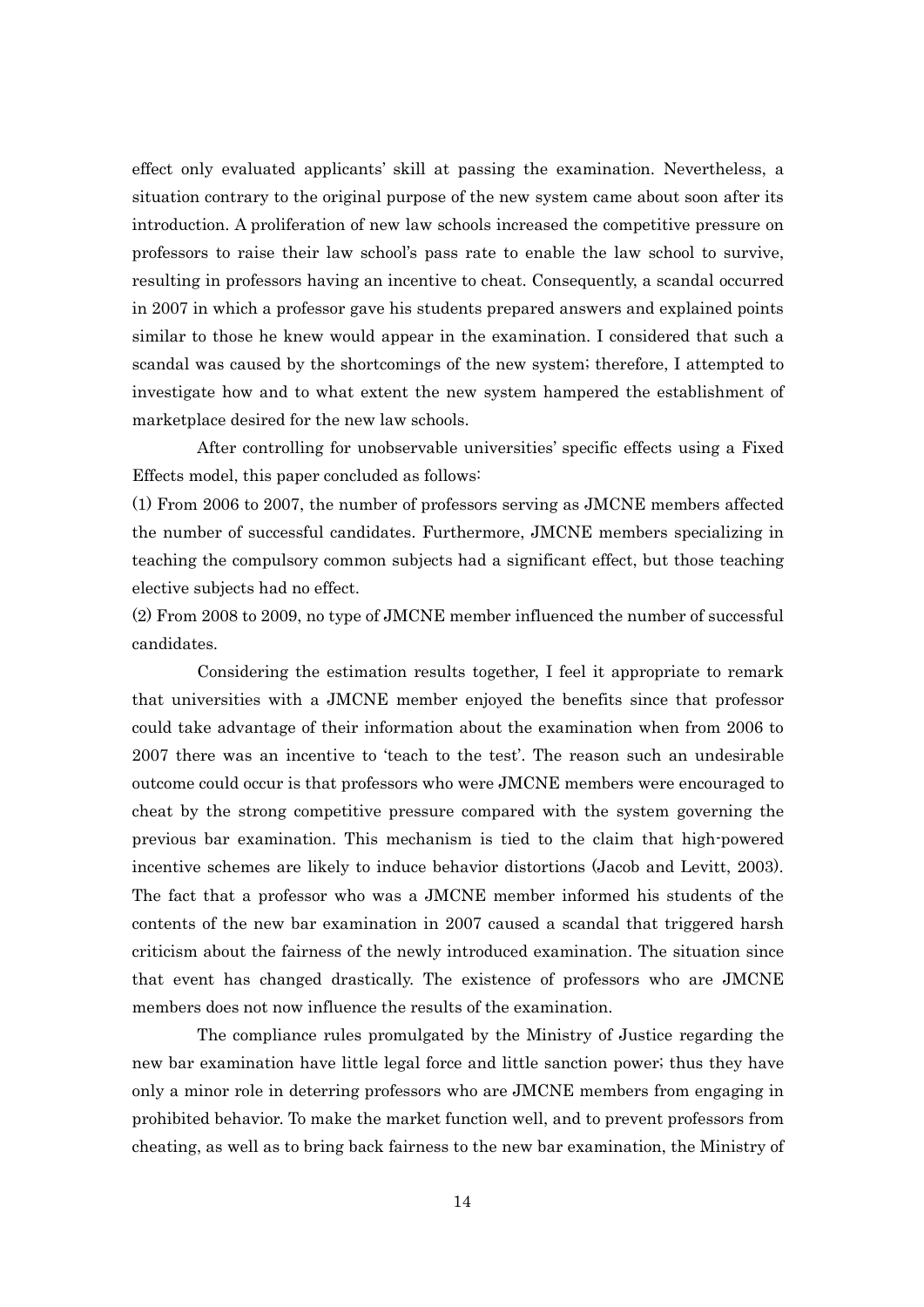Justice should not appoint professors from law schools as JMCNE members. If it is difficult to change the system, the news media should be vigilant about the conditions surrounding bar examination, not least with an aim to continue to put those involved in law school under social pressure arising from public opinion.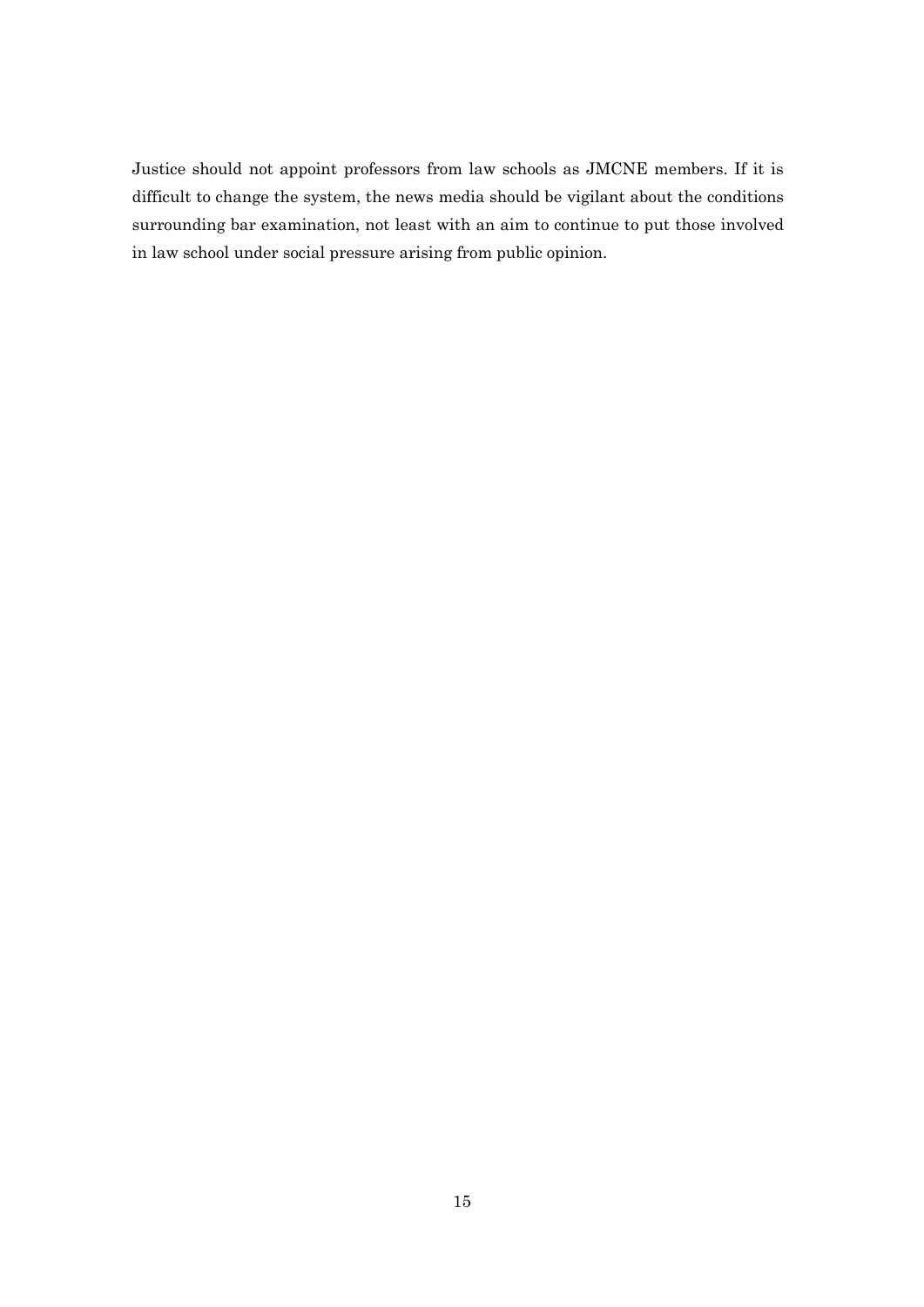#### REFERENCES

- Ariyoshi, Y., Kato,Y., and Ishiwatari, M., 2006. Sekaishi mendo, juken joto? "hisshu more" no tengoku to jigoku (Is World history bothersome? Is the entrance examination more important? Skipping compulsory subjects leads to heaven and hell), AERA, November 13, Asahi News Publishing.
- Asahi Newspaper., 2007a. Roei, mondai gen-an subete riji, chokai menshoku e: Fukuoka kyoin saiyo shiken." (Leaked examination, director dismissed in disgrace: examination for teacher employment in Fukuoka prefecture). Asahi Newspaper, January 12 (Western edition).
- ――――., 2007b. "Shin shiho shiken, kosei sa yuraide iru." (New bar examination: Fairness begins to waver). Asahi Newspaper, September 3.
- ――――., 2007c. Shin shihosiken kosa iin eno kyoin toyo o ohabagen e. (Plan to reduce the number of professors appointed as a committee member of). Asahi Newspaper, September 12.
	- ――――., 2007d. Hokadaigakuin: ranritsu no tuke ga mawatte kita." (New Law Schools: Rapid growth has a harmful influence). Asahi Newspaper, September 18.
		- ――――., 2007e. Shihosiken no shutusdai saiten iin 7 nin, taisaku koshu o shido: Hokadaigakuin. (Seven committee members conducted special courses: Law school). Asahi Newspaper, October 6.
- Asahi Newspaper Publishing., various years. Daigaku Ranking. (University ranking).
- Chan, K,W., 2005. Foreign law firms: implications for professional legal education in Japan. Journal of Japanese Law 10, 55-80.
- Daily Yomiuri., 2001.Council finalizing major legal reforms. Daily Yomiuri, May 24.
- Enomoto, O., 2007. Shiho Shiken "Kosei-sa" Usninau Osore. (Fear that bar examination will lose its fairness), Asahi Newspaper, September 7.
- Foote, D., 2005. Forces driving and shaping legal training in Japan. Australian Journal of Asian Law 7, 215-240.
- Greene, W.H., 1997. Econometric Analysis (3 eds). London: Prentice-Hall.
- Holmstrom, B., Milgrom,P.,1991. Multitask principle-agent analysis: incentive contracts, asset ownership and job design. Journal of Law, Economics and Organization 7, 24-52.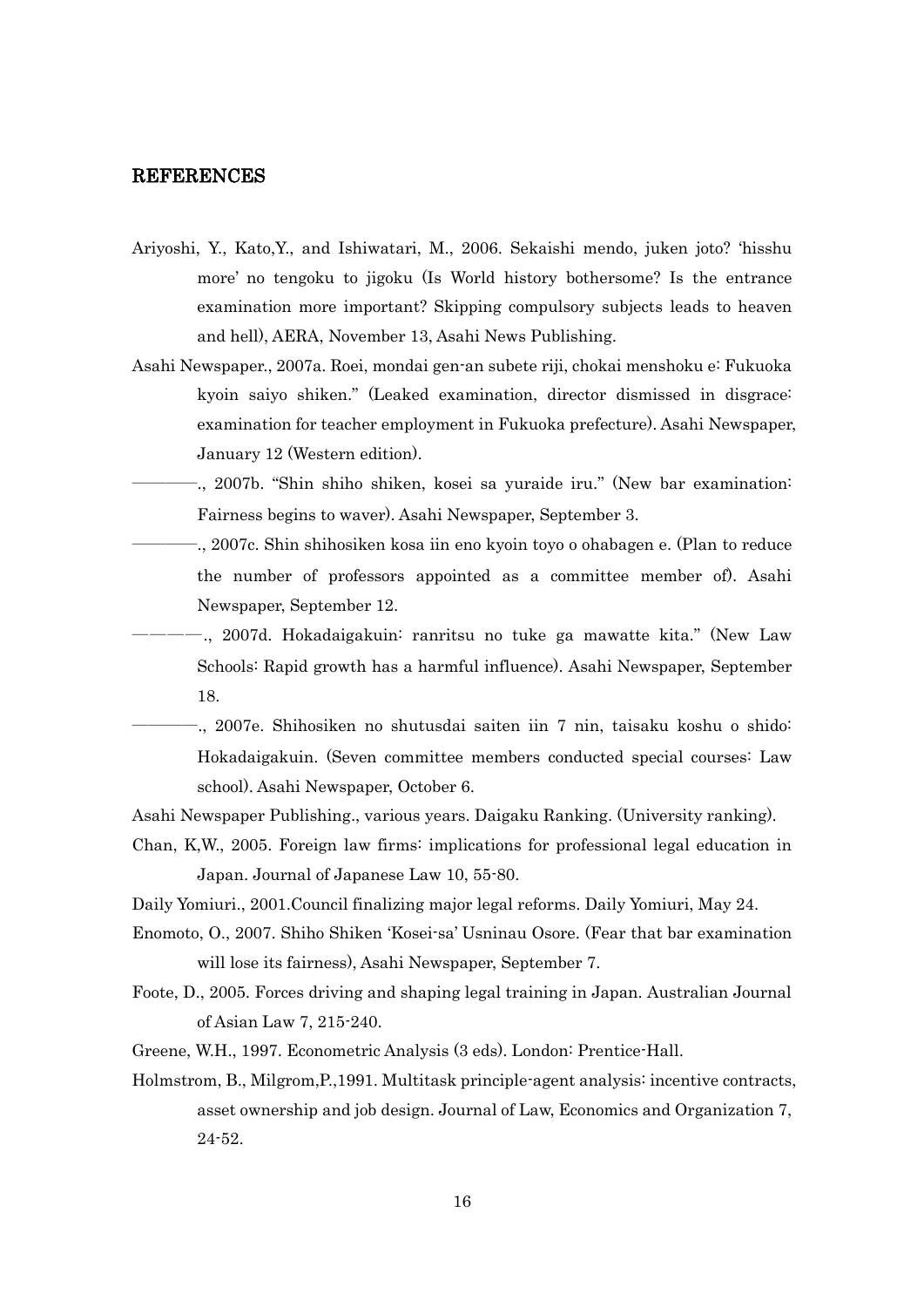- Ichikawa, M.,2007. Jikosei ni "Saitenkijun" shinshiho shiken senko iin no kyoju haifu omiyahoka daigakuin." (A new bar examination committee member distributed marking criteria to students of Omiya Law School where he worked as a professor). Asahi Newspaper, June 29.
- Ida, K., 2007. "Shinshiho shiken"2kaime ni 4607 nin, "mishu-sha"mo hajimete juken. ( 4607 applicants take the second new bar examination. Students completing the standard course sit for the first time). Asahi Newspaper, May 15.
- Ida, K., Yatsu, N., 2006. Law school meian, shinshiho shiken, 5 wari gokaku. (The stark contrast among law schools, the pass rate is 50% in the new bar examination). Asahi Newspaper, September 22.
- Index Corporation.,2006. Chiiki toukei 2006 (CD-ROM edition), Tokyo: Index corporation.
- Ishiwatari, M., 2006. Igai na kachigumi, law school, shin-shihoshiken kaishi de meian kukkiri (Unexpected Winners: the Start of the New bar Examination Marks a Stark Contrast)." AERA, October 9, Asahi News Publishing.
- Jacob, B., 2005. Accountability, incentives and behavior: The impact of high-stages in the Chicago public schools. Journal of Public Economics 89, 761-796.
- Jacob, B., Levitt, S., 2003. Rotten apples: An investigation of the prevalence and predictors of teacher cheating. Quarterly Journal of Economics, 118, 843-877.
- JFBA (Japan Federation of Bar Association). Judicial System Reform. [http://www.nichibenren.or.jp/en/about/judicial\\_system.html.](http://www.nichibenren.or.jp/en/about/judicial_system.html)
- JSRC (Justice System Reform Council)., 2001. Shiho seido shingi-kai iken sho. (Justice System Reform Council Opinion Paper)."

http://www.kantei.go.jp/jp/sihouseido/report/ikensyo/index.html.

- Kakumu, S., 2005. Law school hokai no fuan: futari ni hitori wa horitsuka ni narenai. ( Anxiousness about the of collapse of a law school: Half of the candidates cannot become lawyers), AERA, April 18, Asahi News Publishing.
- Kinoshita, T., 2000. The nature and consequences of lawyers' market regulation in Japan. Contemporary Economic Policy 18, 181-193.
- ――――. 2002, A cost-benefit analysis of enlarging the Japanese judicial system. Contemporary Economic Policy 20, 179-192.
- ――――. 2009, Hoso-yosei no mechanism-no mondaiten ni tuite: Keizaigaku teki kanten kara. (About the problem of the mechanism of law school education: from the viewpoint of economics). Nihon Rodo Kenkyu Zasshi 594, 53-69.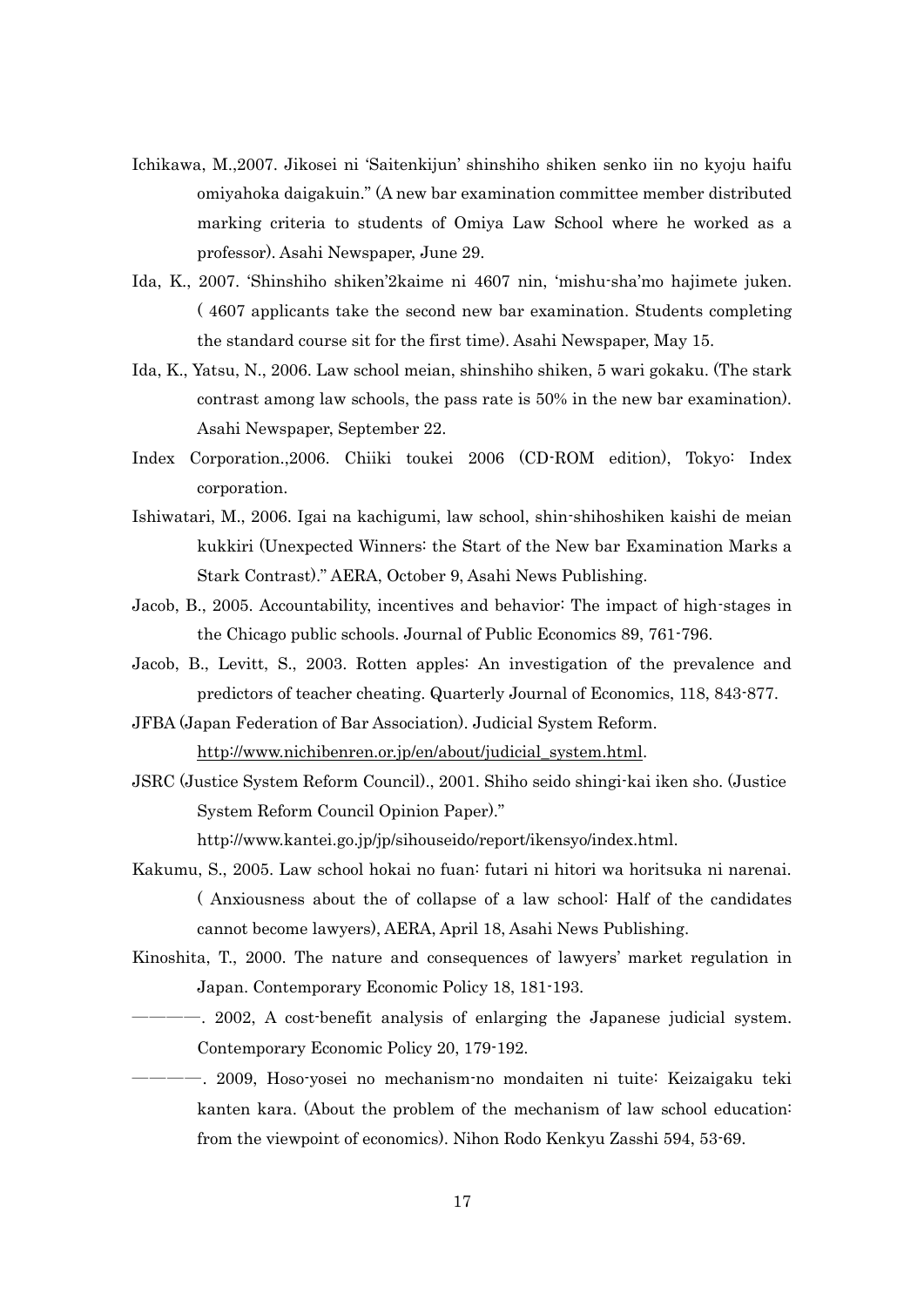- Ministry of Education, Culture, Sports, Science and Technology., 2004. Hoka daigakuin (Law Schools). [http://www.mext.go.jp/a\\_menu/koutou/houka/houka.htm.](http://www.mext.go.jp/a_menu/koutou/houka/houka.htm)
- Ministry of Justice., 2005. Heisei 18 nendo shin shihoshiken kosa iin meibo. (List of the New Bar Examination Committee Members for 2006). <http://www.moj.go.jp/SHINGI2/SHIHOU/050425-1-8.pdf>
	- ――――., 2006. Heisei 19 nendo shin shihoshiken kosa iin meibo. (List of the New Bar Examination Committee Members for 2007). http://www.moj.go.jp/SHIKEN/SHINSHIHOU/h19-16jisshi.pdf
	- ――――.,2007 a. Heisei 20 nendo shin shihoshiken kosa iin meibo. (List of the New Bar Examination Committee Members for 2008). <http://www.moj.go.jp/SHIKEN/SHINSHIHOU/h20-16jisshi.pdf>
- ――――.,2007 b.Shin shihoshiken kosa iin no junshu jiko. (The Compliance Rule for the New Bar Examination Committee).

http://www.moj.go.jp/SHIKEN/SHINSHIHOU/h20-15jisshi.pdf.

- ――――.,2008. Heisei 20 nendo shin shihoshiken kosa iin meibo. (List of the New Bar Examination Committee Members for 2009). [http://www.moj.go.jp/SHIKEN/SHINSHIHOU/h21-14jisshi.pdf.](http://www.moj.go.jp/SHIKEN/SHINSHIHOU/h21-14jisshi.pdf)
- Nakazato, M., Ramseyer, J.M., and Rasmusen, E.B., 2007. The industrial organization of the Japanese bar: Levels and determinants of attorney income. American Law & Economics Association Annual Meetings, paper 47. http://law.bepress.com/cgi/viewcontent.cgi?article=2022&context=alea.
- Nihon Keijzai Newspaper., 2007a. Kosa iin no keidai kyoju kainin: gokaku ritsu appu ga juyo kadai. (A Keio University professor is removed as a member of the committee: The importance of raising the pass rate), Nihon Keizai Newspaper, June 29.
- ――――., 2007b. Gakuryoku test fusei, gakko gurumi mitomeru: adachi ku, "kocho ra shiji". (Cheating in an achievement test, teachers admit their actions: As commanded by their schoolmaster), Nihon Keizai Newspaper, July 17.
- ――――. 2007c. Adachi-ku no gakuryoku test fusei: juni ga juatsu, kaikaku denaoshi. (The case of cheating in the Adachi district: Ranking pressure, results from new reforms.), Nihon Keizai Newspaper, October 8.
- Nikkei Career Magazine (ed.)., 2005-2007. Hoka Daigakuin Tettei Guide. (An Exhaustive guide to law schools), Nikkei Jinzai Joho.
- Nishida, K., 2005. Challenging new law school education at okayama university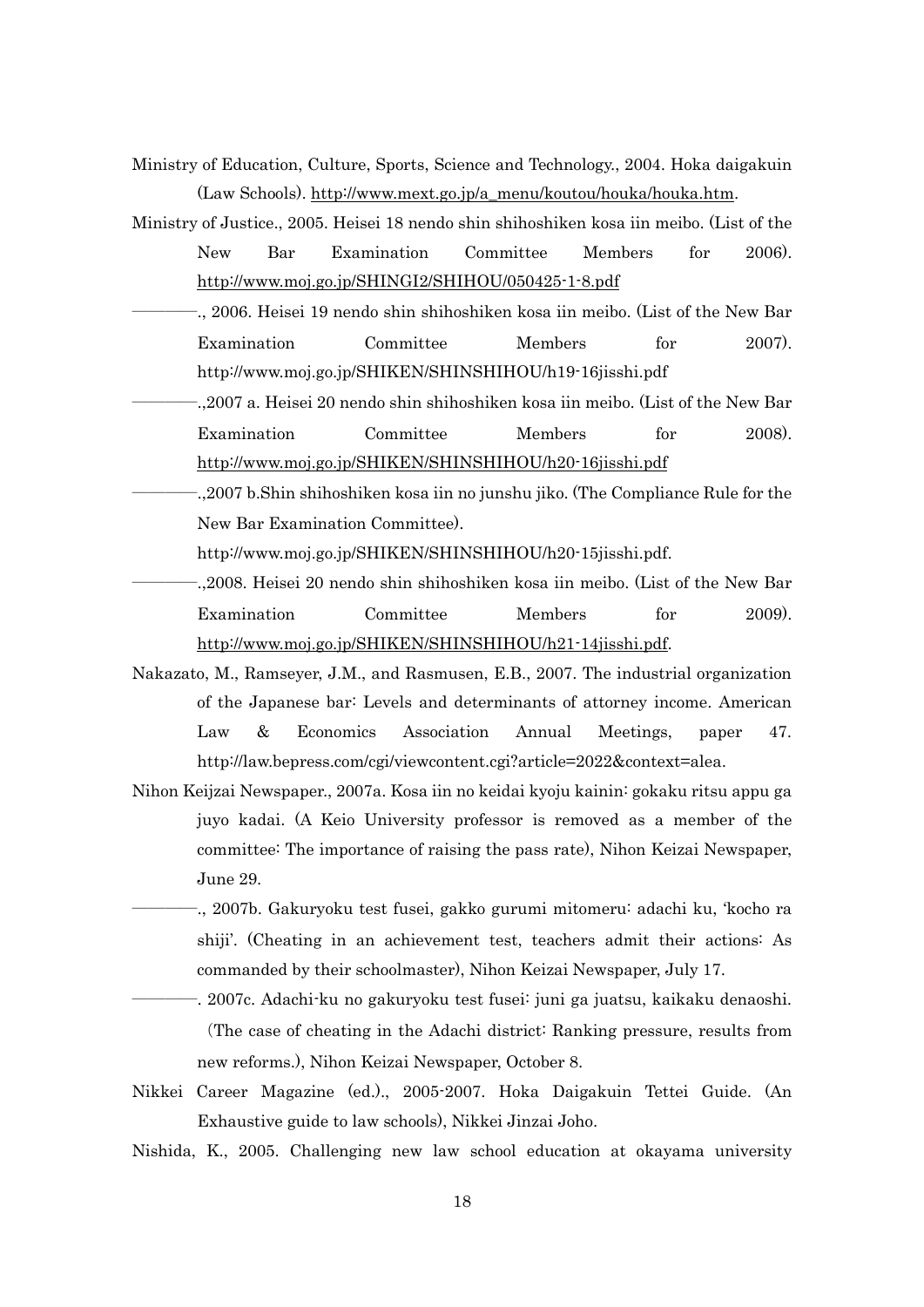graduate law school — we will survive--. Journal of Japanese Law 10, 115-122.

- Nottage, L., 2005. Build Postgraduate Law School in Kyoto, and Will They Come—Sooner or Later?-- Australian Journal of Asian Law 7, 241-263.
- Omura, M., Osanai. S., Smith, M., 2005. Japan"s New Legal Education System: Towards International Legal Education? Journal of Japanese Law 10, 39-54.
- Ramseyer, J.A., Rasmusen, E., 2007. The effect of political uncertainty's on judicial recruitment and retention: Japan in the 1990s. Journal of Comparative Economics 35, 329-345.
- Saegusa, M., Dierkes,J., 2005. Integration of Alternative Dispute Resolution into the Japanese Legal Education. Journal of Japanese Law 10, 101-114.
- Steele, S., 2005. Legal education reform in Japan: teachers, leave us kids alone? Australian Journal of Asian Law 7, 264-287.
- Tamura, H., 2007. Henbo suru manabi (5): Ranritsu Hokadaigakuin ni Shiren." ( Learning is different from what it used to be: The proliferation of law schools presents difficulties), Nihon Keizai Newspaper, April 2 ( An evening edition at Osaka area).
- Taylor,V., 2005. Zen and the law school. Australian Journal of Asian Law 7, 293-309.
- Woodridge, J.M. Econometric Analysis of Cross Section and Panel Data. MIT Press, Cambridge.
- Yamada, T., 2002. Hoka Daigakuin: Nihon Gata Law School towa Nanika. (Law school: What is the Japanese type of law school?), Heibon-Sha.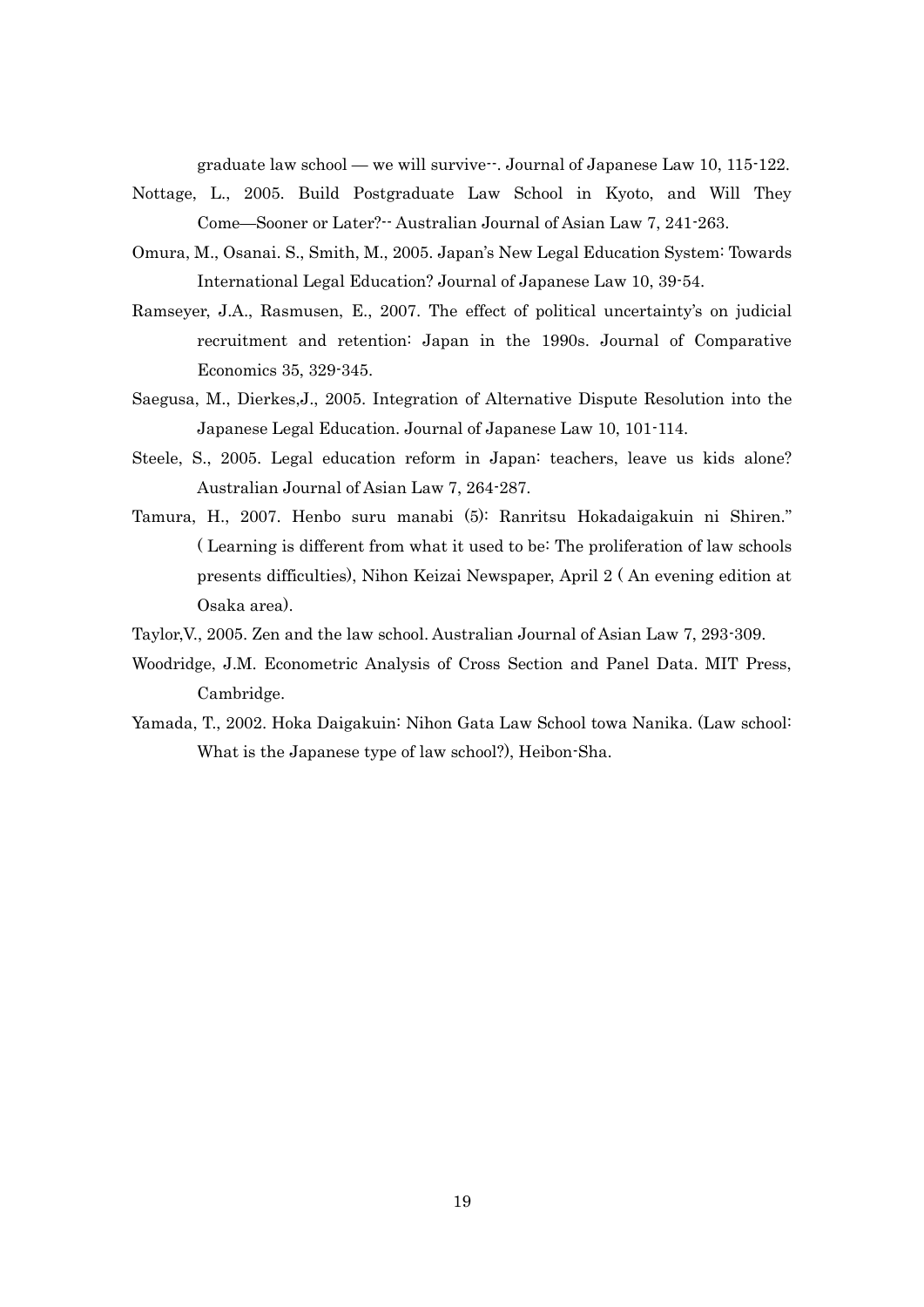| Ratio of professors of committee members $(\%)$ |                |                   |       |  |  |
|-------------------------------------------------|----------------|-------------------|-------|--|--|
|                                                 | Common subject | Selective subject | Total |  |  |
| 2006                                            | 30.9           | 25.0              | 28.0  |  |  |
| 2007                                            | 20.5           | 25.0              | 21.7  |  |  |
| 2008                                            | 28.2           | 37.5              | 31.3  |  |  |
| 2009                                            | 46.1           | 38.0              | 43.3  |  |  |

TABLE 1

Source: Ministry of Justice (2005, 2006, 2007, 2008).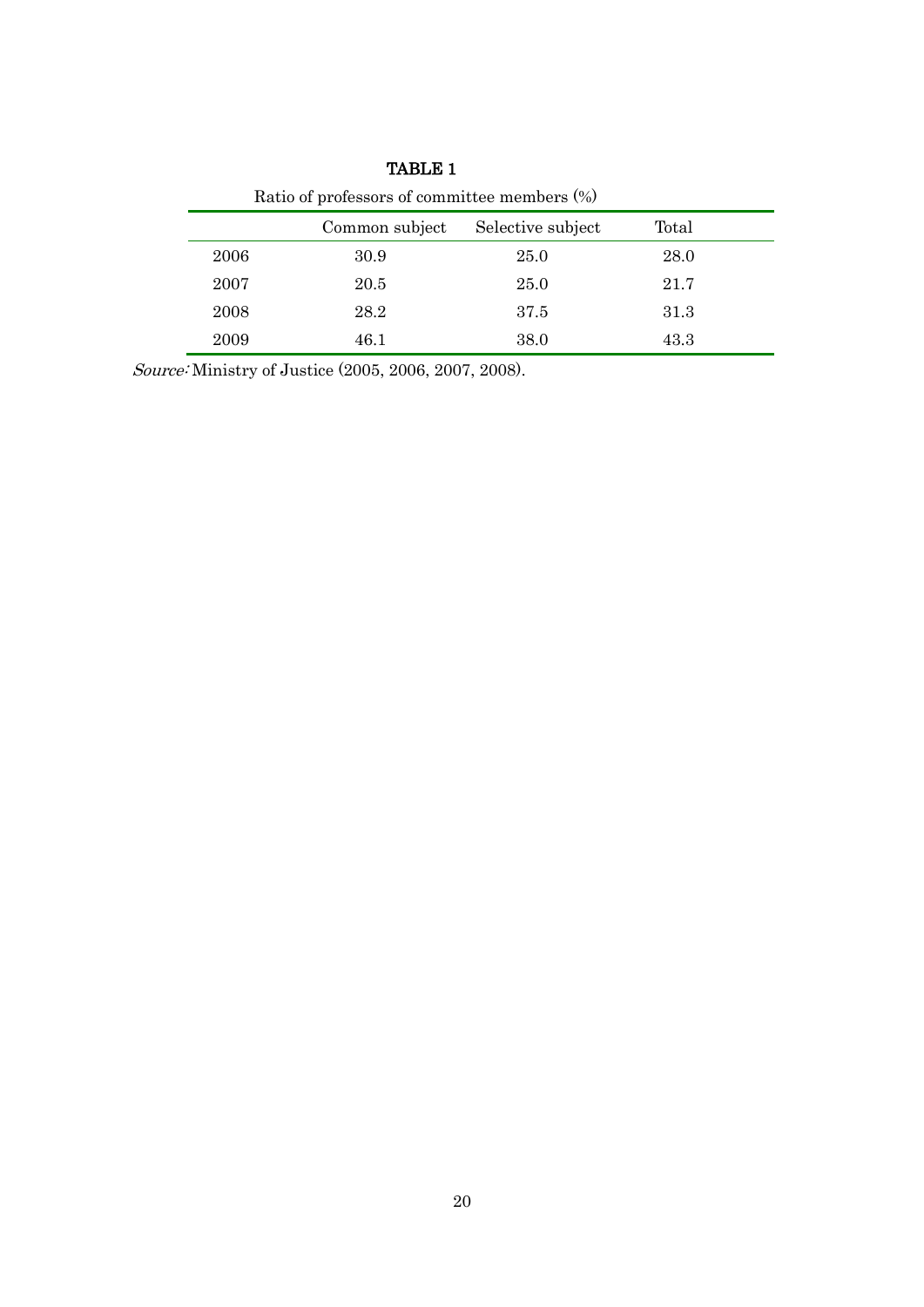Number of universities with committee members and without it.

|      | Committee | Non-committee |
|------|-----------|---------------|
| 2006 | 17        | 57            |
| 2007 | 24        | 50            |
| 2008 | 17        | 57            |
| 2009 | 20        | 54            |

Source: Ministry of Justice (2005, 2006, 2007, 2008). Nikkei Career Magazine (2006, 2007, 2008, 2009).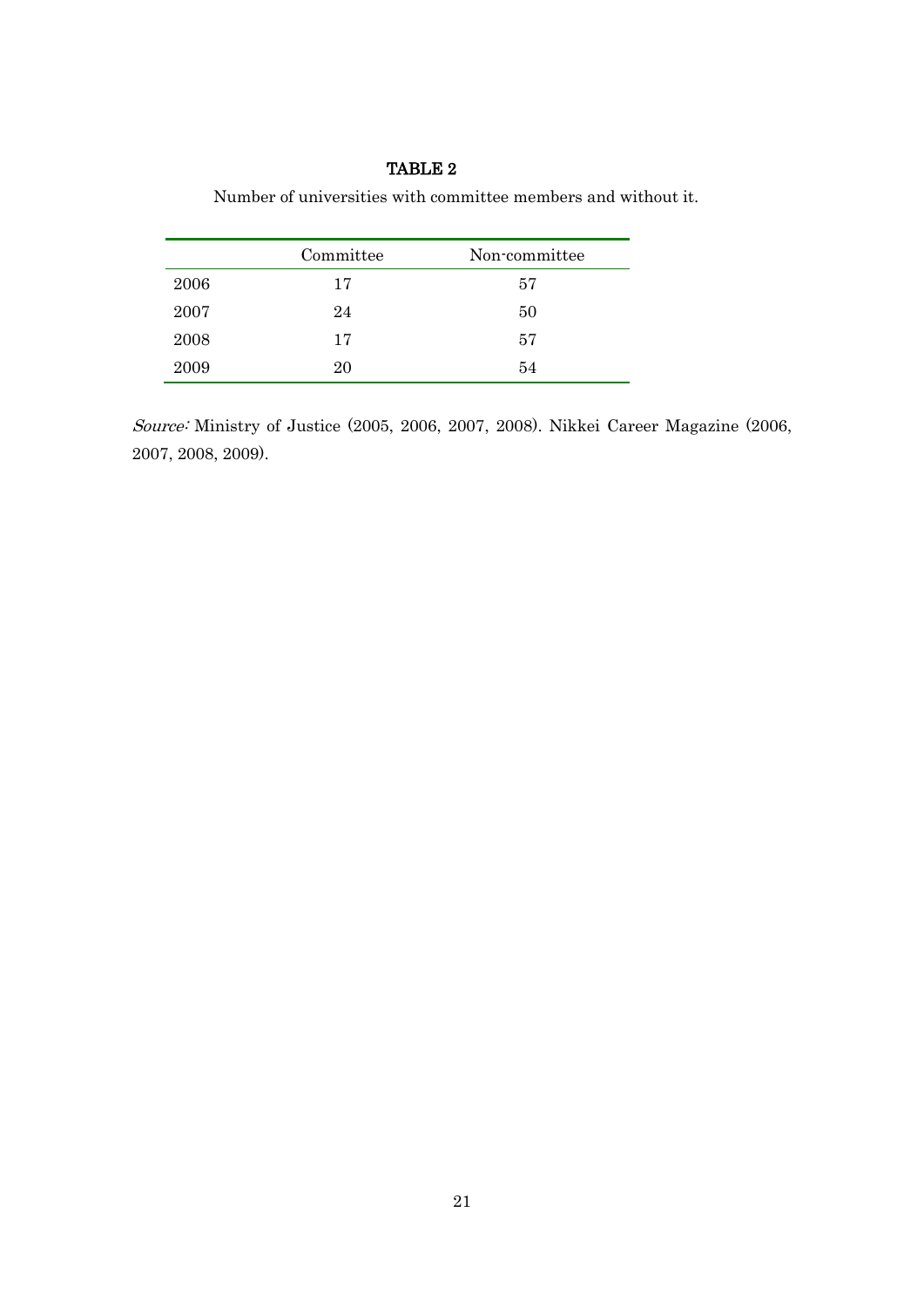## Descriptive statistics

| Variables    | Definition                                                                                     | Mean | Standard<br>deviation |
|--------------|------------------------------------------------------------------------------------------------|------|-----------------------|
| <b>NSUCC</b> | Number of successful candidates to enrollment<br>entering law school three years ago $(\% )$ . | 25.4 | 38.6                  |
| COM          | Number of professors of committee members                                                      | 0.85 | 2.01                  |
| <i>CCOM</i>  | Number of professors of committee members of<br>compulsory common subjects                     | 0.63 | 1.46                  |
| <b>SCOM</b>  | Number of professors of committee members of<br>selective common subjects                      | 0.22 | 0.64                  |
| <i>NOCOM</i> | Number of professors of non-committee member                                                   | 21.8 | 11.1                  |
| <b>TUIT</b>  | Tuition (Thousands Yens)                                                                       | 1142 | 316                   |
| <i>SCAL</i>  | Number of students (Number of students who<br>entered the law school three years ago)          | 66.4 | 56.6                  |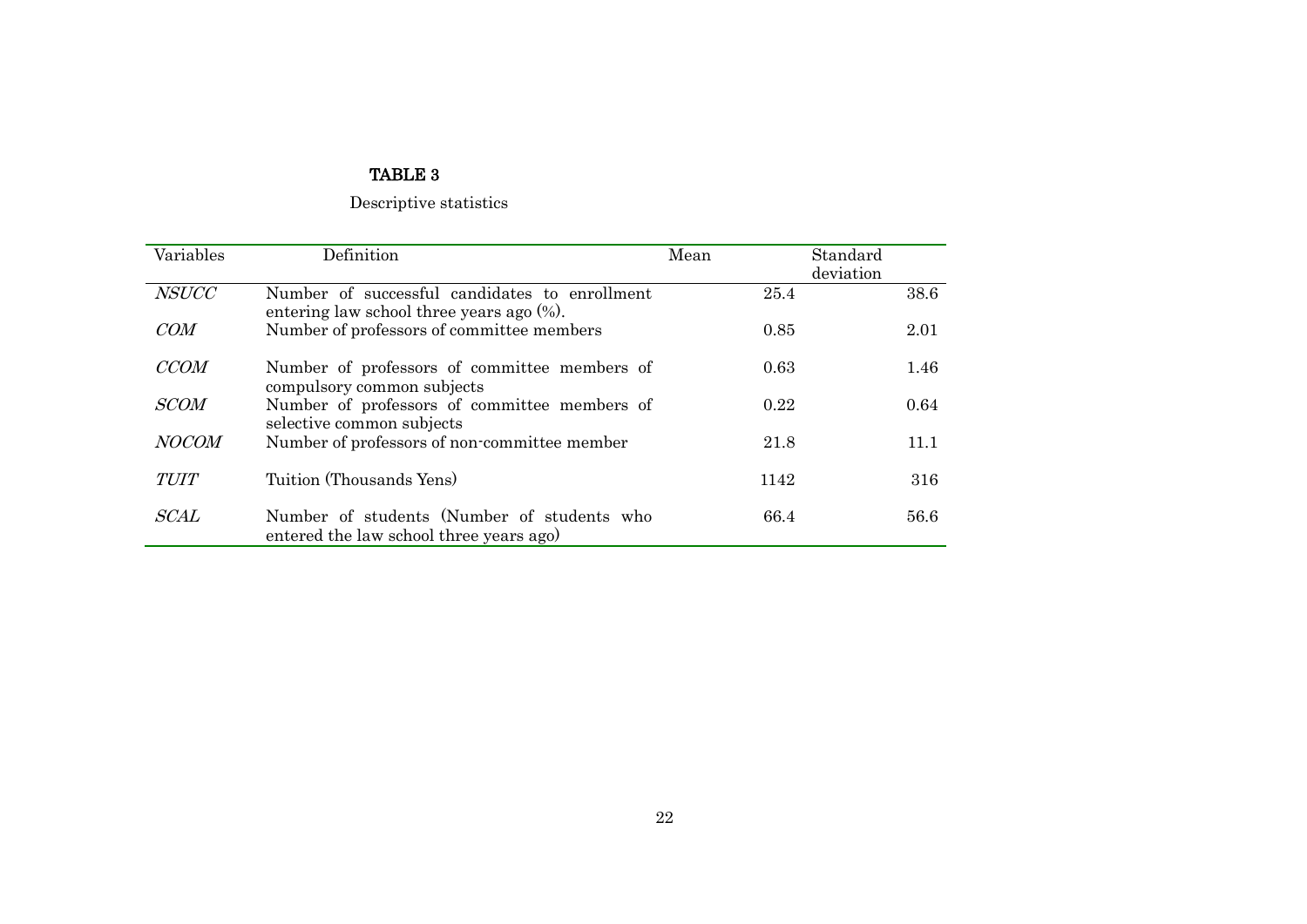| Determinants of number of successful candidates (All years) |    |           |           |             |           |
|-------------------------------------------------------------|----|-----------|-----------|-------------|-----------|
| Variables                                                   |    | (1)OLS    | $(2)$ OLS | $(3)$ FIXED | (4)FIXED  |
|                                                             |    |           |           |             |           |
| COM                                                         |    | $2.65**$  |           | 0.21        |           |
|                                                             |    | (4.72)    |           | (0.22)      |           |
| CCOM                                                        |    |           | $3.29**$  |             | 0.27      |
|                                                             |    |           | (3.02)    |             | (0.37)    |
| <b>SCOM</b>                                                 |    |           | $-0.20$   |             | $-0.08$   |
|                                                             |    |           | $(-0.34)$ |             | $(-0.22)$ |
| NOCOM                                                       |    | 4.49      | 4.87      | 9.05        | 9.25      |
|                                                             |    | (0.94)    | (0.99)    | (0.92)      | (0.93)    |
| TUIT                                                        |    | $-0.11**$ | $-0.10**$ | $-0.07$     | $-0.07**$ |
|                                                             |    | (.3.55)   | $(-3.59)$ | $(-1.60)$   | $(-1.60)$ |
| $\it SCAL$                                                  |    | $0.44**$  | $0.42**$  | $0.27**$    | $0.27**$  |
|                                                             |    | (11.2)    | (11.2)    | (2.62)      | (2.60)    |
| R-square                                                    |    | 0.87      | 0.87      | 0.52        | 0.52      |
|                                                             |    |           |           |             |           |
| Number                                                      | of |           |           | 74          | 74        |
| groups                                                      |    |           |           |             |           |
| Number                                                      | оf | 257       | 257       | 257         | 257       |
| <i>Observations</i>                                         |    |           |           |             |           |

TABLE 4

Notes: Values of COM, CCOM, SCOM and NOCOM are elasticity is evaluated at the sample means and its t-statistics is calculated by delta method. Numbers in parentheses are t-value. \*\* and \* means statistically significant at the 1 % and 5% level, respectively. Constant is included in OLS estimations. Year dummies are included in all estimations.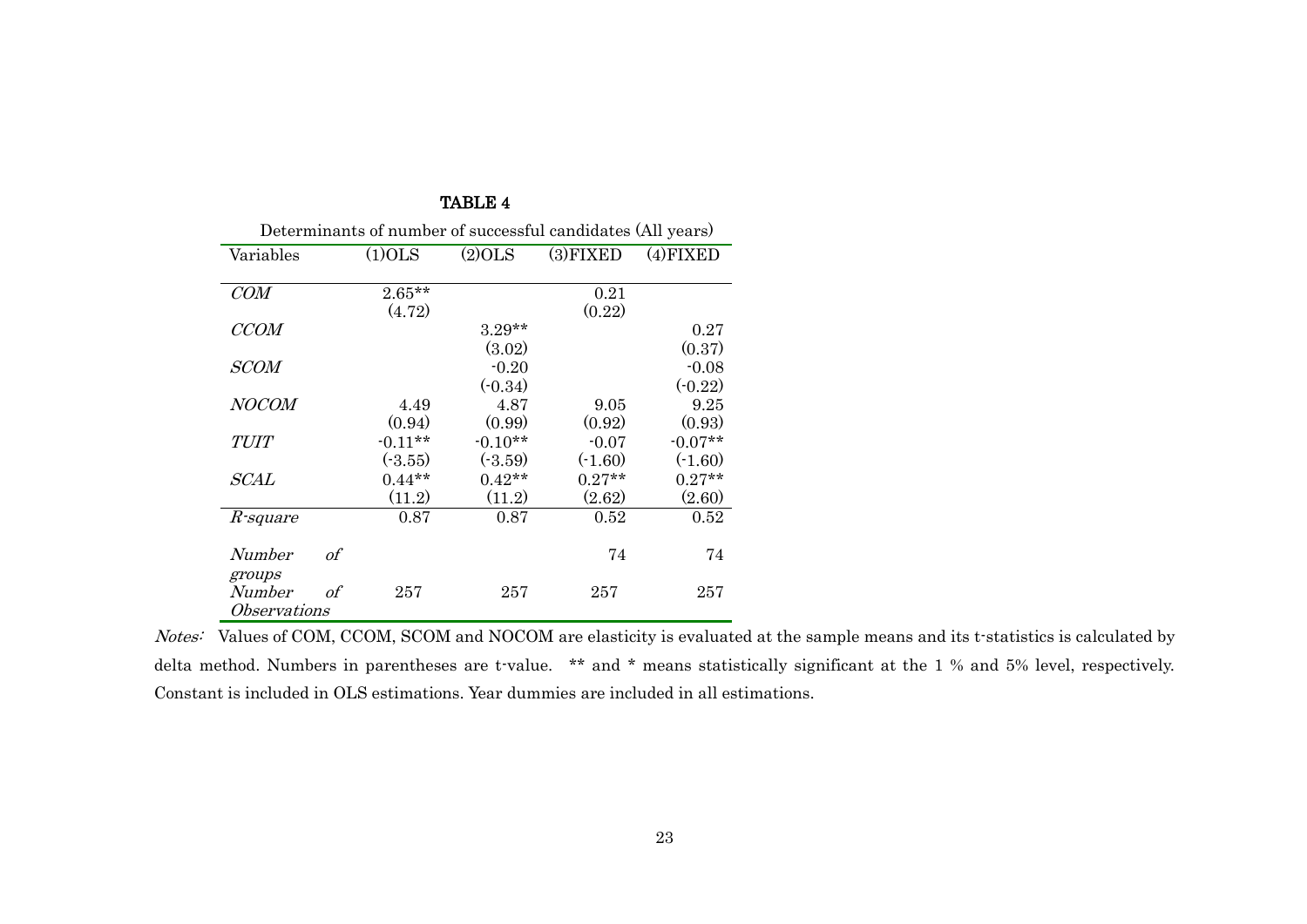| Determinants of number of successful candidates $(2006 \& 2007)$ |            |           |           |          |          |
|------------------------------------------------------------------|------------|-----------|-----------|----------|----------|
| Variables                                                        |            | $(1)$ OLS | (2)OLS    | (3)FIXED | (4)FIXED |
|                                                                  |            |           |           |          |          |
| $\mathit{COM}$                                                   |            | $2.84**$  |           | $4.86**$ |          |
|                                                                  |            | (3.95)    |           | (4.60)   |          |
| CCOM                                                             |            |           | $4.09**$  |          | $4.40**$ |
|                                                                  |            |           | (3.67)    |          | (4.60)   |
| <i>SCOM</i>                                                      |            |           | $-0.54$   |          | 0.32     |
|                                                                  |            |           | $(-1.40)$ |          | (0.65)   |
| NOCOM                                                            |            | $-0.14$   | 0.21      | 10.4     | 11.1     |
|                                                                  |            | $(-0.07)$ | (0.10)    | (1.58)   | (1.57)   |
| TUIT                                                             |            | $-0.10**$ | $-0.09**$ | 0.29     | 0.29     |
|                                                                  |            | $(-4.09)$ | (.3.59)   | (0.17)   | (0.17)   |
| <i>SCAL</i>                                                      |            | $0.44**$  | $0.41**$  | $0.26**$ | $0.26**$ |
|                                                                  |            | (14.3)    | (12.6)    | (6.61)   | (6.27)   |
| <i>R</i> -square                                                 |            | 0.92      | 0.92      | 0.87     | 0.87     |
|                                                                  |            |           |           |          |          |
| Number                                                           | of         |           |           | 74       | 74       |
| groups                                                           |            |           |           |          |          |
| Number                                                           | $\sigma f$ | 119       | 119       | 119      | 119      |
| <i><b>Observations</b></i>                                       |            |           |           |          |          |

Notes: Values of COM, CCOM, SCOM and NOCOM are elasticity is evaluated at the sample means and its t-statistics is calculated by delta method. Numbers in parentheses are t-value. \*\* and \* means statistically significant at the 1 % and 5% level, respectively. Constant is included in OLS estimations. Year dummies are included in all estimations.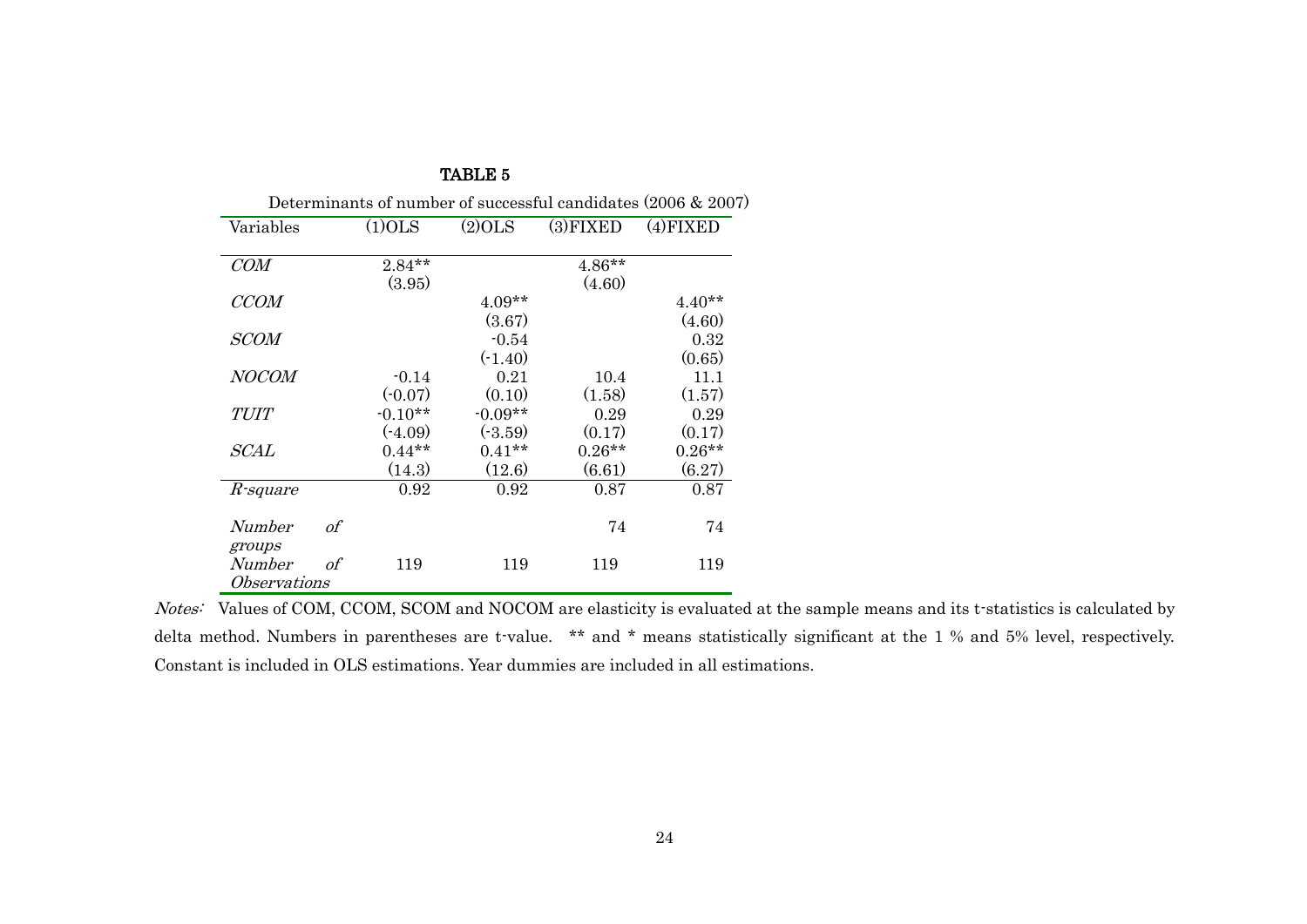Determinants of number of successful candidates (2008 & 2009)

| Variables                  | $(1)$ OLS | $(2)$ OLS | (3)FIXED  | (4)FIXED  |
|----------------------------|-----------|-----------|-----------|-----------|
| COM                        | $3.44**$  |           | $-2.53$   |           |
|                            | (4.46)    |           | $(-1.66)$ |           |
| <b>CCOM</b>                |           | $5.01**$  |           | 0.31      |
|                            |           | (2.61)    |           | (0.20)    |
| <i>SCOM</i>                |           | $-0.61$   |           | $-2.75**$ |
|                            |           | $(-0.69)$ |           | $(-2.43)$ |
| <b>NOCOM</b>               | 14.2      | 15.1      | $-8.96$   | $-11.3$   |
|                            | (1.21)    | (1.47)    | $(-0.34)$ | $(-0.51)$ |
| TUIT                       | $-0.09$   | $-0.07$   | $0.07**$  | $0.09**$  |
|                            | $(-1.56)$ | $(-1.38)$ | (2.73)    | (3.79)    |
| $\mathit{SCAL}$            | $0.36**$  | $0.31**$  | $-0.27*$  | $-0.31**$ |
|                            | (3.47)    | (3.12)    | $(-2.26)$ | $(-3.10)$ |
| <i>R</i> -square           | 0.86      | 0.87      | 0.25      | 0.33      |
|                            |           |           |           |           |
| of<br>Number               |           |           | 74        | 74        |
| groups                     |           |           |           |           |
| Number<br>of               | 138       | 138       | 138       | 138       |
| <i><b>Observations</b></i> |           |           |           |           |

Notes: Values of COM, CCOM, SCOM and NOCOM are elasticity is evaluated at the sample means and its t-statistics is calculated by delta method. Numbers in parentheses are t-value. \*\* and \* means statistically significant at the 1 % and 5% level, respectively. Constant is included in OLS estimations. Year dummies are included in all estimations.